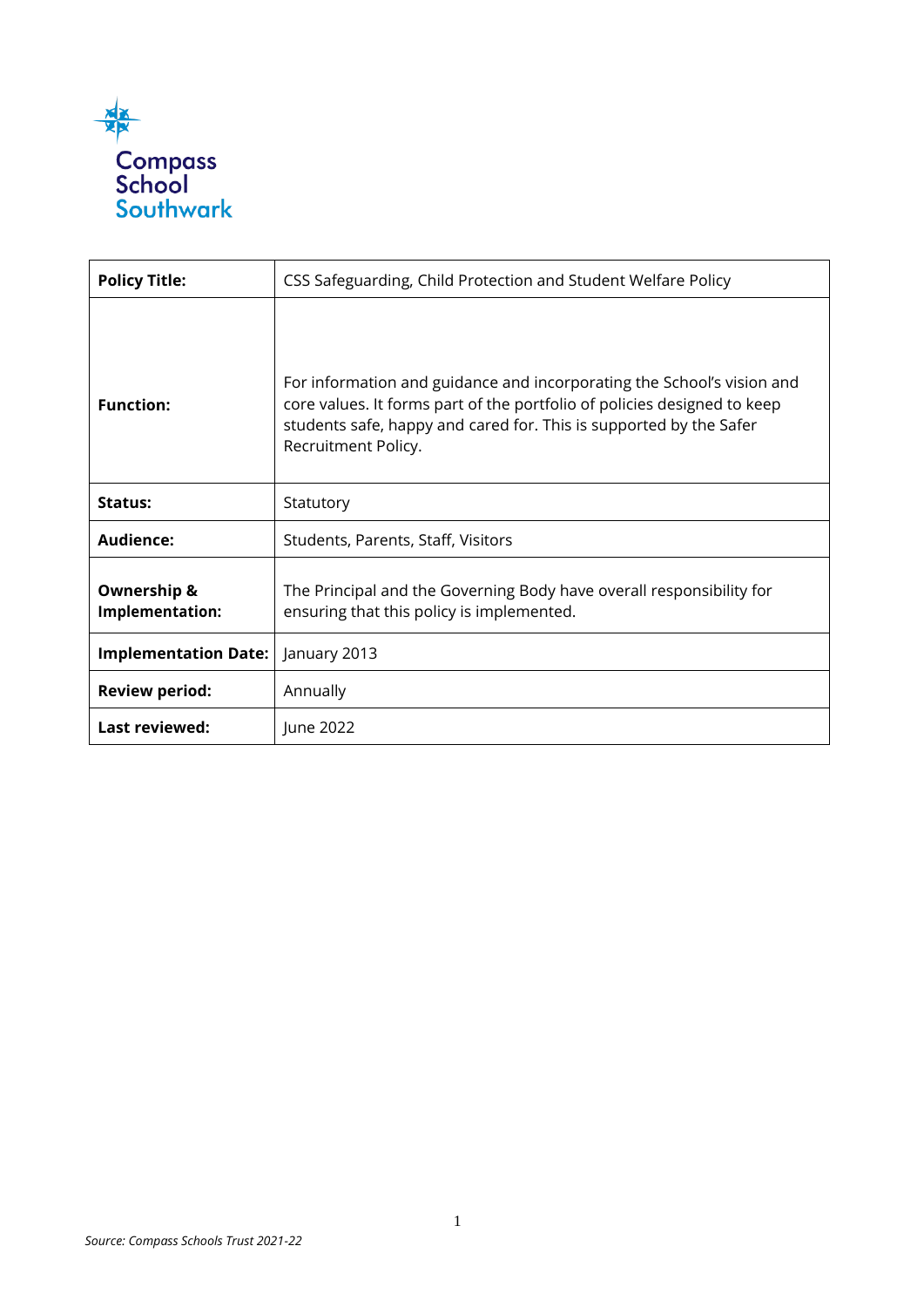#### *COMPASS SCHOOL SOUTHWARK*

## **SAFEGUARDING (CHILD PROTECTION) POLICY**

Compass School Southwark is committed to providing a safe and secure environment for children, staff and visitors and promoting a climate where children and adults will feel confident about sharing any concerns which they may have about their own safety or the well-being of others. We aim to safeguard and promote the welfare of children by protecting them from maltreatment; preventing impairment of children's mental and physical health or development; ensuring that children grow up in circumstances consistent with the provision of safe and effective care; and taking action to enable all children to have the best outcomes.

The School's Child Protection (CP) policy draws upon duties conferred by the Children Acts 1989 and 2004, The Children and Families Act 2014, S175 of the 2002 Education Act, The Education (Independent School Standards) Regulations 2014 (for independent schools), The Non-Maintained Special Schools (England) Regulations 2015 (for non-maintained special schools) and the guidance contained in "*[Working Together](https://www.gov.uk/government/publications/working-together-to-safeguard-children--2)  [to Safeguard Children](https://www.gov.uk/government/publications/working-together-to-safeguard-children--2)*", the DfE's statutory guidance "*[Keeping children safe in education](https://www.gov.uk/government/publications/keeping-children-safe-in-education--2)*", Ofsted Guidance and procedures produced by the London Safeguarding Children Partnership (*[LSCP](http://www.londonscb.gov.uk/)*) and the Southwark Safeguarding Children Partnership (*[SSCP](http://safeguarding.southwark.gov.uk/southwark-safeguarding-board/sscp/)*). We also have regard to the advice contained in DfE's " *[What to](https://www.gov.uk/government/publications/what-to-do-if-youre-worried-a-child-is-being-abused--2)  [do if you're worried a child is being abused](https://www.gov.uk/government/publications/what-to-do-if-youre-worried-a-child-is-being-abused--2)*" and "*[Information Sharing](https://www.gov.uk/government/publications/safeguarding-practitioners-information-sharing-advice) – Advice for [practitioners](https://www.gov.uk/government/publications/safeguarding-practitioners-information-sharing-advice)*". The policy is applicable to all on and off-site activities undertaken by pupils whilst they are the responsibility of the School.

We will ensure that all staff read at least Part one of DfE guidance "*[Keeping children safe in education](https://www.gov.uk/government/publications/keeping-children-safe-in-education--2)*" and that mechanisms are in place to assist staff to understand and discharge their role and responsibilities as set out in Part one.

## **POLICY AIMS**

The purpose of this policy is to:

- Identify the names of responsible persons in the school and explain the purpose of their role
- Outline the role of the governing body
- Describe what should be done if anyone in the school has a concern about the safety and welfare of a child who attends the school
- Identify the particular attention that should be paid to those children who fall into a category that might be
	- deemed "vulnerable"
- Set out expectations in respect of training
- Ensure that those responsible for recruitment are aware of how to apply safeguarding principles in employing staff
- Set out expectations of how to ensure children are safeguarded when there is potential to come into contact with non-school staff, e.g. volunteers, contractors etc.
- Outline how complaints against staff will be handled
- Set out expectations regarding record keeping
- Clarify how children will be kept safe through the everyday life of the school
- Outline how the implementation of this policy will be monitored.

This policy is consistent with all other policies adopted by the Governors and should in particular be read in conjunction with the following policies relevant to the safety and welfare of children:

- Behaviour Policy
- Attendance & Punctuality Policy
- ICT Acceptable Use Agreement
- Allegations of abuse against staff in school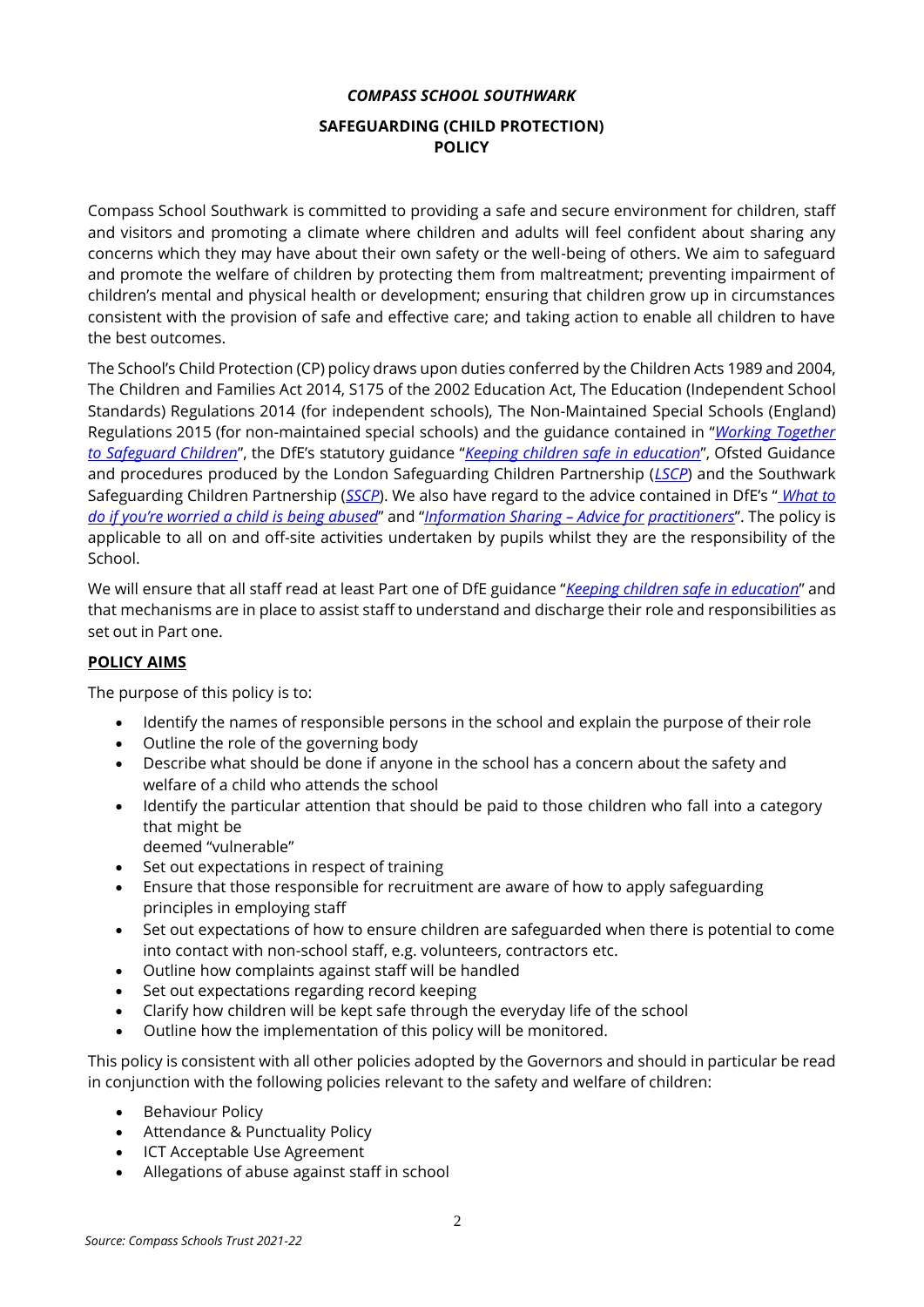#### **COVID-19**

"Our priority is for you to deliver face-to-face, high-quality education to all pupils." UK Government.

We are aware that pupils may be experiencing a variety of emotions in response to the coronavirus (COVID-19) outbreak, such as anxiety, stress or low mood. This may particularly be the case for vulnerable children, including those with a social worker and young carers. All staff members and volunteers will be vigilant about the possible impacts of the pandemic on pupils' mental wellbeing and act immediately on any safeguarding concerns, including new concerns where children are returning, and share their concerns with designated and deputy designated safeguarding leads. We will put in place appropriate support systems for pupils and parents/carers, including working with and/or referral to relevant outside agencies. We note the Government's *[COVID-19: guidance on supporting children and young p](https://www.gov.uk/government/publications/covid-19-guidance-on-supporting-children-and-young-peoples-mental-health-and-wellbeing)eople's [mental](https://www.gov.uk/government/publications/covid-19-guidance-on-supporting-children-and-young-peoples-mental-health-and-wellbeing)  [health and wellbeing](https://www.gov.uk/government/publications/covid-19-guidance-on-supporting-children-and-young-peoples-mental-health-and-wellbeing)*. We are aware of the continued importance for our staff to work with and support children's social workers, the local authority virtual school head for looked-after and previously lookedafter children and any other relevant safeguarding and welfare partners during this period.

Where we identify a child to be on the edge of social care support, or who would normally receive pastoraltype support in school, we will ensure that a robust communication plan is in place for that child or young person. Details of this plan will be recorded appropriately as will a record of contact. The communication plans can include; remote contact, phone contact, door-step visits. Other individualised contact methods will be considered and recorded.

All our staff who interact with children will continue to look out for signs a child may be at risk. Any such concerns will be dealt with as per this policy and where appropriate, referrals will continue to be made to relevant agencies. In relation to any child receiving remote education, we note the DfE's *[guidance on](https://www.gov.uk/guidance/safeguarding-and-remote-education-during-coronavirus-covid-19)  [safeguarding and remote education during](https://www.gov.uk/guidance/safeguarding-and-remote-education-during-coronavirus-covid-19) [coronavirus \(COVID-19\)](https://www.gov.uk/guidance/safeguarding-and-remote-education-during-coronavirus-covid-19)* in terms of keeping children as well as staff members safe online.

#### **RESPONSIBILITIES AND IMMEDIATE ACTION**

Safeguarding and promoting the welfare of children in our school is the responsibility of the whole school community. All adults working in this School (including visiting staff, supply teachers, volunteers and students on placement) are required to report instances of actual or suspected child abuse or neglect to the Designated Safeguarding Lead who is a member of the school's leadership team.

#### **The Designated Safeguarding Lead is:** Edd Snoxell

**The Deputy Designated Safeguarding Lead is:** Patrick Haverty (Head of Year 10)

#### **Level 3 safeguarding leads:**

- Claire Hayward (Head of Year & SENDCo)
- Patrick Egbuchiem (Head of Year)
- Patrick Haverty (Head of Year)
- Faiza Mohamed (Head of Year)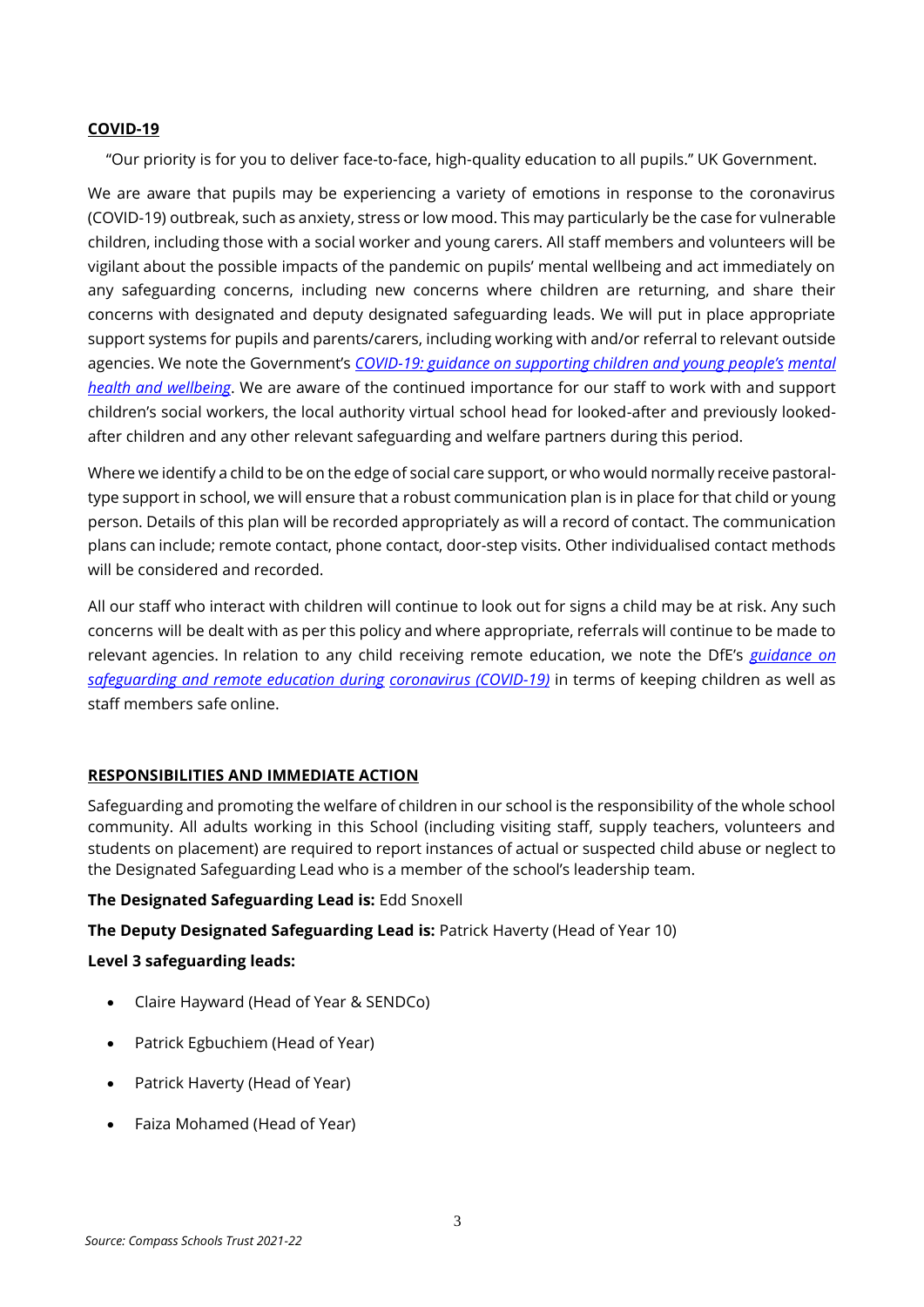The Designated Safeguarding Lead (DSL) takes lead responsibility for safeguarding and child protection (including online safety) and provides advice and support to other staff on child welfare and child protection matters, takes part in strategy discussions and inter-agency meetings, and/or supports other staff to do so, and contributes to the assessment of children. DSL is the first point of contact for external agencies that are pursuing Child Protection investigations and co-ordinates the school's representation at CP conferences and Core Group meetings (including the submission of written reports for conferences). When an individual concern/incident is brought to the notice of the Designated Safeguarding Lead, they will be responsible for deciding upon whether or not this should be reported to other agencies as a safeguarding issue. Where there is any doubt as to the seriousness of this concern, or disagreement between the Designated Safeguarding Lead and the member of staff reporting the concern, advice will be sought from the Deputy Designated Safeguarding Lead (DDSL) or the LA's Strategic Lead Officer for safeguarding in education services. If a child is in immediate danger or is at risk of harm, a referral will be made to Southwark Multi Agency Safeguarding Hub (*[MASH](https://www.southwark.gov.uk/childcare-and-parenting/children-s-social-care/child-protection/multi-agency-safeguarding-hub-mash)*) (or its equivalent in another LA if the child resides in a different LA) and/or the police immediately.

Although all staff should be aware of the process for making referrals to children's social care and for statutory assessments that may follow a referral, along with the role they might be expected to play in such assessments, the DSL (and any deputies) are most likely to have a complete safeguarding picture and be the most appropriate person to advise on the response to safeguarding concerns. The DSL or a deputy will always be available to discuss safeguarding concerns. If in exceptional circumstances, the DSL (or deputy) is not available, this should not delay appropriate action being taken. Staff should consider speaking to a member of the senior leadership team and/or take advice from local children's social care. In these circumstances, any action taken should be shared with the DSL (or deputy) as soon as is practically possible.

## **THE ROLE OF THE GOVERNING BODY**

The Governing Body will ensure that they comply with their duties under legislation and that the policies, procedures and training in the school are effective and comply with the law at all times. Governors are expected to receive appropriate training on safeguarding at induction that is updated regularly. In addition, they should receive information (for example, via emails, e-bulletins and newsletters) on safeguarding and child protection at least annually so that they can demonstrate knowledge of their responsibilities relating to the protection of children, young people and vulnerable adults.

The Governing Body will ensure that the school contributes to inter-agency working in line with statutory guidance "*[Working Together to Safeguard Children](https://www.gov.uk/government/publications/working-together-to-safeguard-children--2)*" and that the school's safeguarding arrangements take into account the procedures and practice of the local authority as part of the inter-agency safeguarding procedures set up by the Southwark Safeguarding Children Partnership (SSCP).

The Governing Body has formally adopted this policy and will review its contents annually or sooner if any legislative or regulatory changes are notified to it by the designated governor or the headteacher.

The Governing Body has nominated **Sally Wood** [swood@compass-schools.com](mailto:swood@compass-schools.com) as a lead to take leadership

responsibility for the school's safeguarding arrangements.

Concerns about and allegations of abuse made against the headteacher will be referred to the chair of governors who will liaise with the LA's designated officer (LADO) and partner agencies and will attend any strategy meetings called in respect of such an allegation against the headteacher.

As a good practice, the headteacher will provide termly report to the Governing Body outlining details of any safeguarding issues that have arisen during the term and the outcome of any cases identified. These reports will respect all issues of confidentiality and will not therefore identify any person(s) by name.

Also, as a good practice, the nominated governor will meet on a regular basis with the DSL to monitor the school's safeguarding arrangements and both the volume and progress of cases where a concern has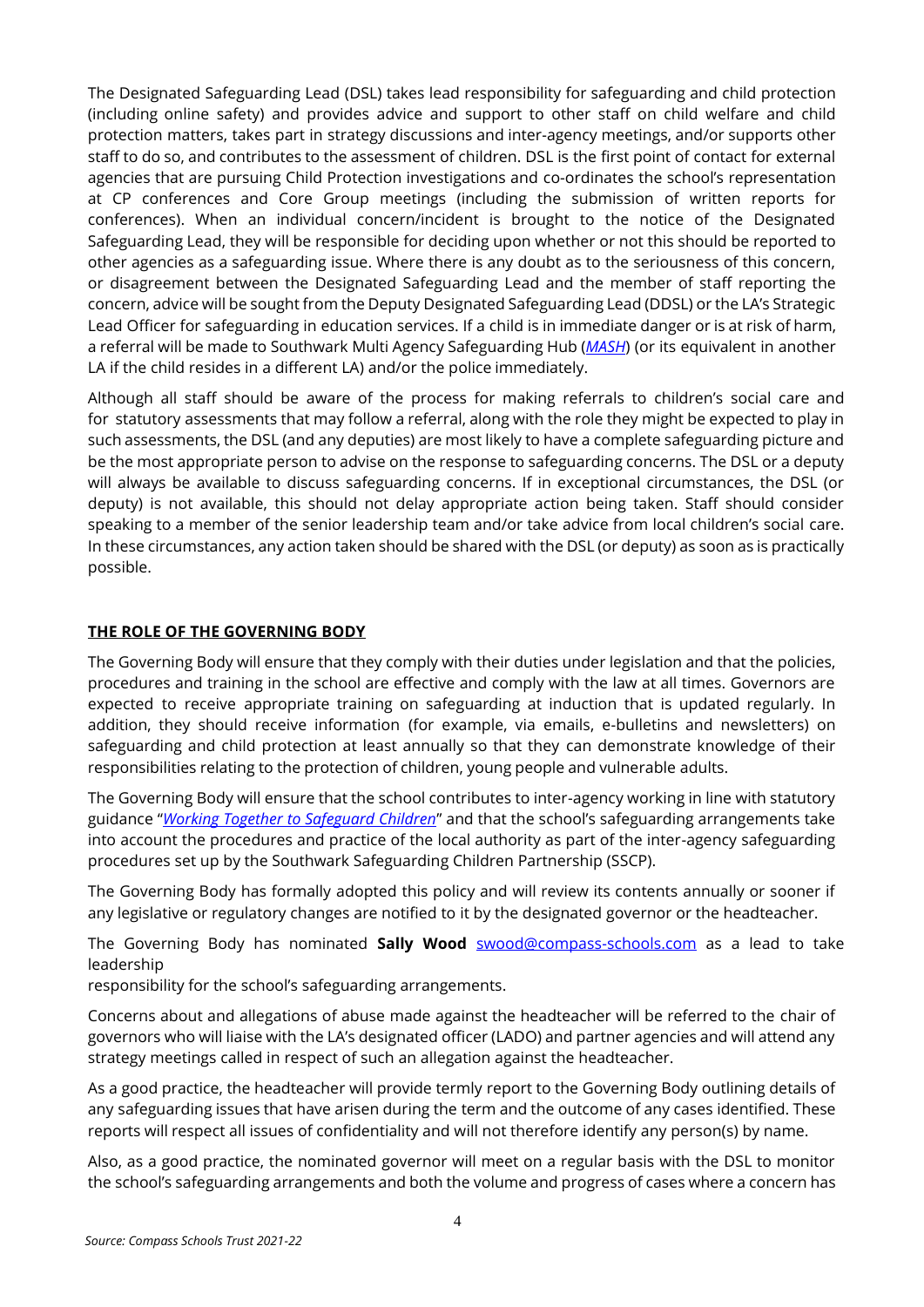been raised to ensure that the school is meeting its duties in respect of safeguarding.

In the main, Governors will fulfil their duty of oversight through:

- Link visits by the named Governor for Safeguarding
- Receiving a Safeguarding updates at the Full Governing Board
- Receiving the outcome of an annual external review

## **Types of child abuse and neglect**

**Abuse**: a form of maltreatment of a child. Somebody may abuse or neglect a child by inflicting harm, or by failing to act to prevent harm. They may be abused by an adult or adults or another child or children.

**Physical abuse**: a form of abuse which may involve hitting, shaking, throwing, poisoning, burning or scalding, drowning, suffocating or otherwise causing physical harm to a child. Physical harm may also be caused when a parent or carer fabricates the symptoms of, or deliberately induces, illness in a child.

**Emotional abuse**: the persistent emotional maltreatment of a child such as to cause severe and adverse effects on the child's emotional development. It may involve conveying to a child that they are worthless or unloved, inadequate, or valued only insofar as they meet the needs of another person. It may include not giving the child opportunities to express their views, deliberately silencing them or 'making fun' of what they say or how they communicate. It may feature age or developmentally inappropriate expectations being imposed on children. These may include interactions that are beyond a child's developmental capability as well as overprotection and limitation of exploration and learning, or preventing the child participating in normal social interaction. It may involve seeing or hearing the illtreatment of another. It may involve serious bullying (including cyberbullying), causing children frequently to feel frightened or in danger, or the exploitation or corruption of children. Some level of emotional abuse is involved in all types of maltreatment of a child, although it may occur alone.

**Sexual abuse**: involves forcing or enticing a child or young person to take part in sexual activities, not necessarily involving a high level of violence, whether or not the child is aware of what is happening. The activities may involve physical contact, including assault by penetration (for example rape or oral sex) or non-penetrative acts such as masturbation, kissing, rubbing and touching outside of clothing. They may also include non-contact activities, such as involving children in looking at, or in the production of, sexual images, watching sexual activities, encouraging children to behave in sexually inappropriate ways, or grooming a child in preparation for abuse (including via the internet). Sexual abuse is not solely perpetrated by adult males. Women can also commit acts of sexual abuse, as can other children.

**Neglect**: the persistent failure to meet a child's basic physical and/or psychological needs, likely to result in the serious impairment of the child's health or development. Neglect may occur during pregnancy as a result of maternal substance abuse. Once a child is born, neglect may involve a parent or carer failing to: provide adequate food, clothing and shelter (including exclusion from home or abandonment); protect a child from physical and emotional harm or danger; ensure adequate supervision (including the use of inadequate care-givers); or ensure access to appropriate medical care or treatment. It may also include neglect of, or unresponsiveness to, a child's basic emotional needs.

Safeguarding incidents and/or behaviours can be associated with factors outside the school or college and/or can occur between children outside of these environments. All staff, but especially the DSL and DDSLs will be considering whether children are at risk of abuse or exploitation in situations outside their families. Extra-familial harms take a variety of different forms and children can be vulnerable to multiple harms including (but not limited to) sexual exploitation, criminal exploitation, and serious youth violence. This is known as *[Contextual Safeguarding](https://contextualsafeguarding.org.uk/)*, which simply means assessments of children should consider whether wider environmental factors are present in a child's life that are a threat to their safety and/or welfare.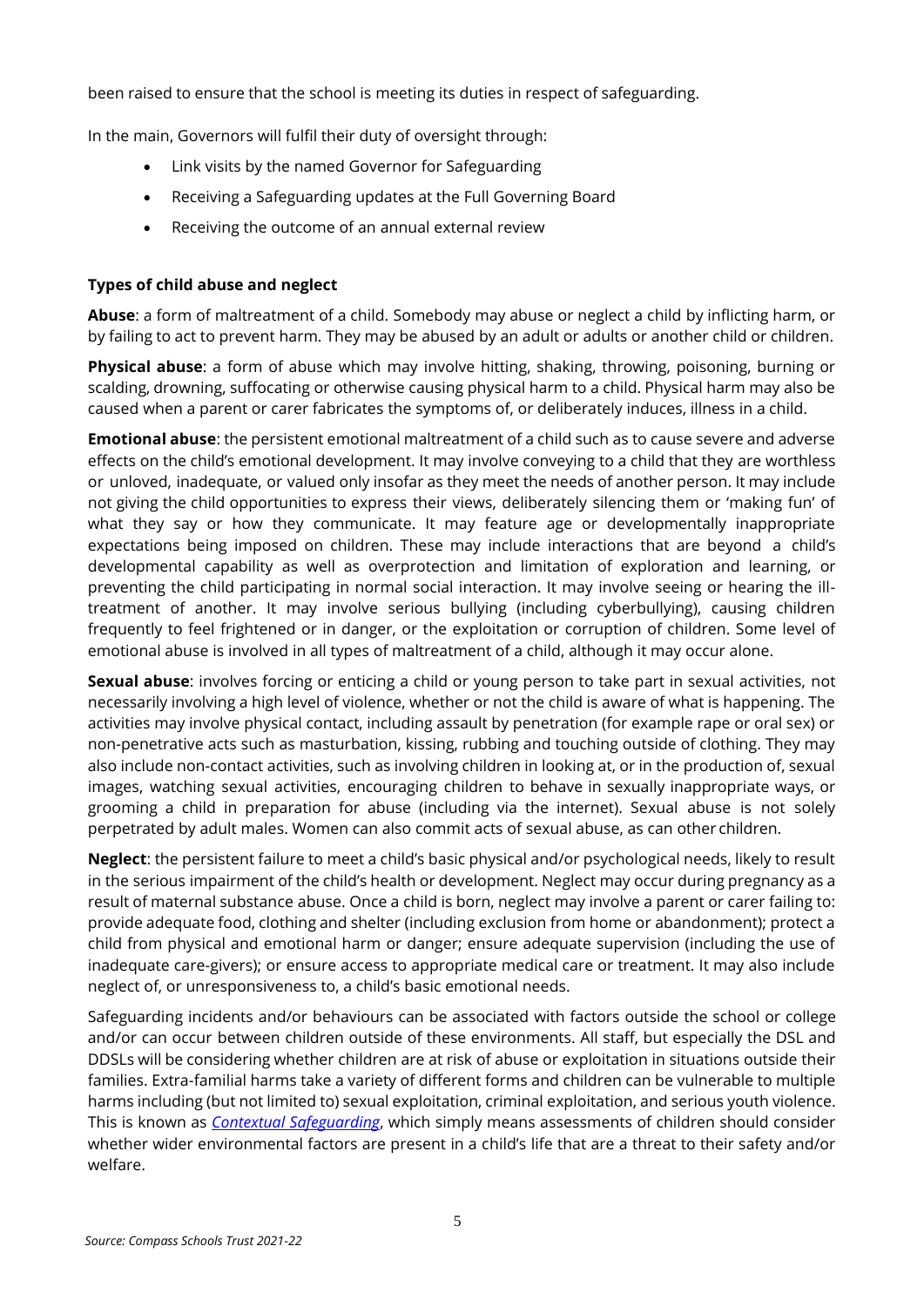**In addition to these types of abuse and neglect, members of staff will also be alert to following specific safeguarding issues:**

#### **Mental Health**

We are aware that mental health problems can, in some cases, be an indicator that a child has suffered or is at risk of suffering abuse, neglect or exploitation. Only appropriately trained professionals should attempt to make a diagnosis of a mental health problem. Our staff members however, are well placed to observe children day-to-day and identify those whose behaviour suggests that they may be experiencing a mental health problem or be at risk of developing one. Where children have suffered abuse and neglect, or other potentially traumatic adverse childhood experiences, this can have a lasting impact throughout childhood, adolescence and into adulthood. It is key that our staff members are aware of how these children's experiences can impact on their mental health, behaviour and education. If staff have a mental health concern about a child that is also a safeguarding concern, this will be shared with the DSL with a view to referring to appropriate agencies following the referral procedures. We also note the DfE's advice and guidance on *[Mental](https://www.gov.uk/government/publications/mental-health-and-behaviour-in-schools--2) Health and Behaviour in Schools*.

## **Child Criminal Exploitation (CCE)**

CCE is where an individual or group takes advantage of an imbalance of power to coerce, control, manipulate or deceive a child into any criminal activity in exchange for something the victim needs or wants, and/or for the financial or other advantage of the perpetrator or facilitator and/or through violence or the threat of violence. The victim may have been criminally exploited even if the activity appears consensual. CCE does not always involve physical contact; it can also occur through the use of technology.

CCE can include children being forced to work in cannabis factories, being coerced into moving drugs or money across the country (county lines), forced to shoplift or pickpocket, or to threaten other young people. Some of the indicators of CCE are: children who appear with unexplained gifts or new possessions; children who associate with other young people involved in exploitation; children who suffer from changes in emotional well-being; children who misuse drugs and alcohol; children who go missing for periods of time or regularly come home late; and children who regularly miss school or education or do not take part in education. Any possible CCE case will be shared with the DSL with a view to referring to appropriate agencies following the referral procedures.

## **Child Sexual Exploitation (CSE)**

CSE is a type of sexual abuse in which children are sexually exploited for money, power or status. Children or young people may be tricked into believing they are in a loving, consensual relationship. They might be invited to parties and given drugs and alcohol. They may also be groomed online. Some indicators of children being sexually exploited are: going missing for periods of time or regularly coming home late; regularly missing school or education or not taking part in education; appearing with unexplained gifts or new possessions; associating with other young people involved in exploitation; having older boyfriends or girlfriends; suffering from sexually transmitted infections; mood swings or changes in emotional wellbeing; drug and alcohol misuse and displaying inappropriate sexualised behaviour. A child under the age of 13 is not legally capable of consenting to sex (it is statutory rape) or any other type of sexual touching. Sexual activity with a child under 16 is also an offence. It is an offence for a person to have a sexual relationship with a 16 or 17-year-old if that person holds a position of trust or authority in relation to the young person. Non-consensual sex is rape whatever the age of the victim. If the victim is incapacitated through drink or drugs, or the victim or his or her family has been subject to violence or the threat of it, they cannot be considered to have given true consent and therefore offences may have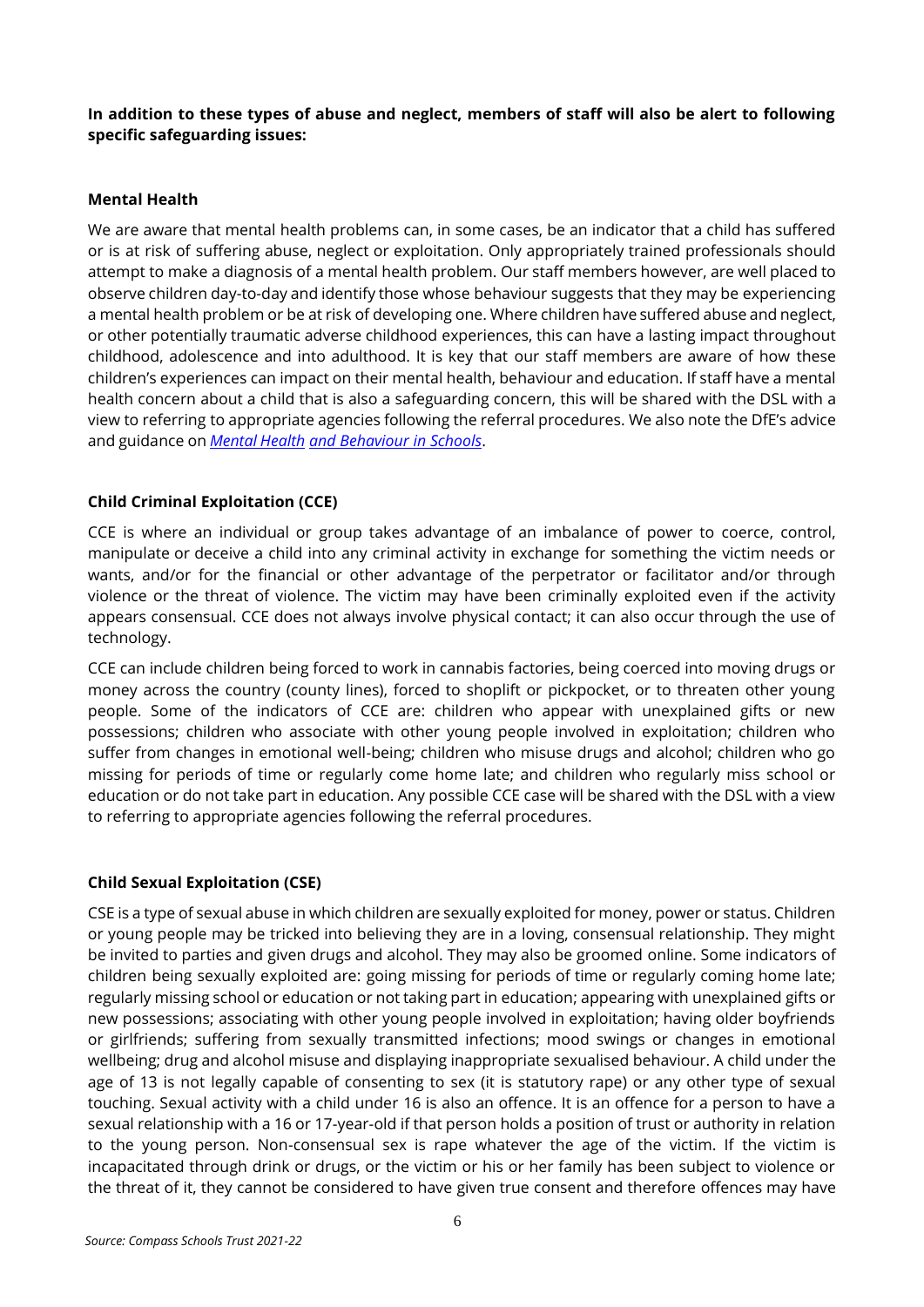been committed. Child sexual exploitation is therefore potentially a child protection issue for all children under the age of 18.

Where it comes to our notice that a child under the age of 13 is, or may be, sexually active, whether or not they are a pupil of this school, this will result in an immediate referral to Children's Services. In the case of a young person between the ages of 13 and 16, an individual risk assessment will be conducted in accordance with the *[London Child Protection](http://www.londoncp.co.uk/index.html) [Procedures](http://www.londoncp.co.uk/index.html)*. This will determine how and when information will be shared with parents and the investigating agencies.

## **'Sexting'**

Creating and sharing sexual photos and videos of under-18s is illegal. Sharing youth produced sexual imagery, which is

commonly known as 'sexting' covers the incidents where

- A person under the age of 18 creates and shares sexual imagery of themselves with a peer under the age of 18
- A person under the age of 18 shares sexual imagery created by another person under the age of 18 with a peer under the age of 18 or an adult
- A person under the age of 18 is in possession of sexual imagery created by another person under the age of 18.

When such an incident involving youth produced sexual imagery comes to a member of staff's attention, this will be shared with the designated safeguarding lead with a view to referring to appropriate agencies following the referral procedures. Further information and advice on youth produced sexual imagery is available in the non-statutory guidance produced by the UK Council for Child Internet Safety (UKCCIS) '*[Sexting in schools and](https://www.gov.uk/government/uploads/system/uploads/attachment_data/file/609874/6_2939_SP_NCA_Sexting_In_Schools_FINAL_Update_Jan17.pdf) colleges*'.

## **Serious violence**

All staff will be made aware of indicators, which may signal that children are at risk from, or are involved with serious crime. These may include increased absence from school, a change in friendships or relationships with older individuals or groups, a significant decline in performance, signs of self-harm or significant change in wellbeing, or signs of assault or unexplained injuries. Unexplained gifts or new possessions could also indicate that children have been approached by, or are involved with, individuals associated with criminal networks or gangs. We are also aware that fear and a need for self-protection is a key motivation for children to carry a weapon – it affords a child a feeling of power. Neighbourhoods with high levels of deprivation and social exclusion generally have the highest rates of gun and knife crime. Children are more likely to carry knives and other weapons than guns. All staff will be aware of the associated risks and will share any concerns about or knowledge of such children immediately with the DSL. Further advice on these is available in the Home Office documents *[Preventing](https://www.gov.uk/government/publications/advice-to-schools-and-colleges-on-gangs-and-youth-violence) youth violence and gang [involvement](https://www.gov.uk/government/publications/advice-to-schools-and-colleges-on-gangs-and-youth-violence)* and *Criminal [exploitation](https://www.gov.uk/government/publications/criminal-exploitation-of-children-and-vulnerable-adults-county-lines) of [children and vulnerable adults: county](https://www.gov.uk/government/publications/criminal-exploitation-of-children-and-vulnerable-adults-county-lines) lines*.

## **Child criminal exploitation: county lines**

Criminal exploitation of children is a geographically widespread form of harm that is a typical feature of county lines criminal activity: drug networks or gangs groom and exploit children and young people to carry drugs and money from urban areas to suburban and rural areas, market and seaside towns. Key to identifying potential involvement in county lines are missing episodes, when the victim may have been trafficked for the purpose of transporting drugs. Like other forms of abuse and exploitation, county lines exploitation can affect any child or young person (male or female) under the age of 18 years; can still be exploitation even if the activity appears consensual; can involve force and/or enticement- based methods of compliance and is often accompanied by violence or threats of violence; can be perpetrated by individuals or groups, males or females, and young people or adults; and is typified by some form of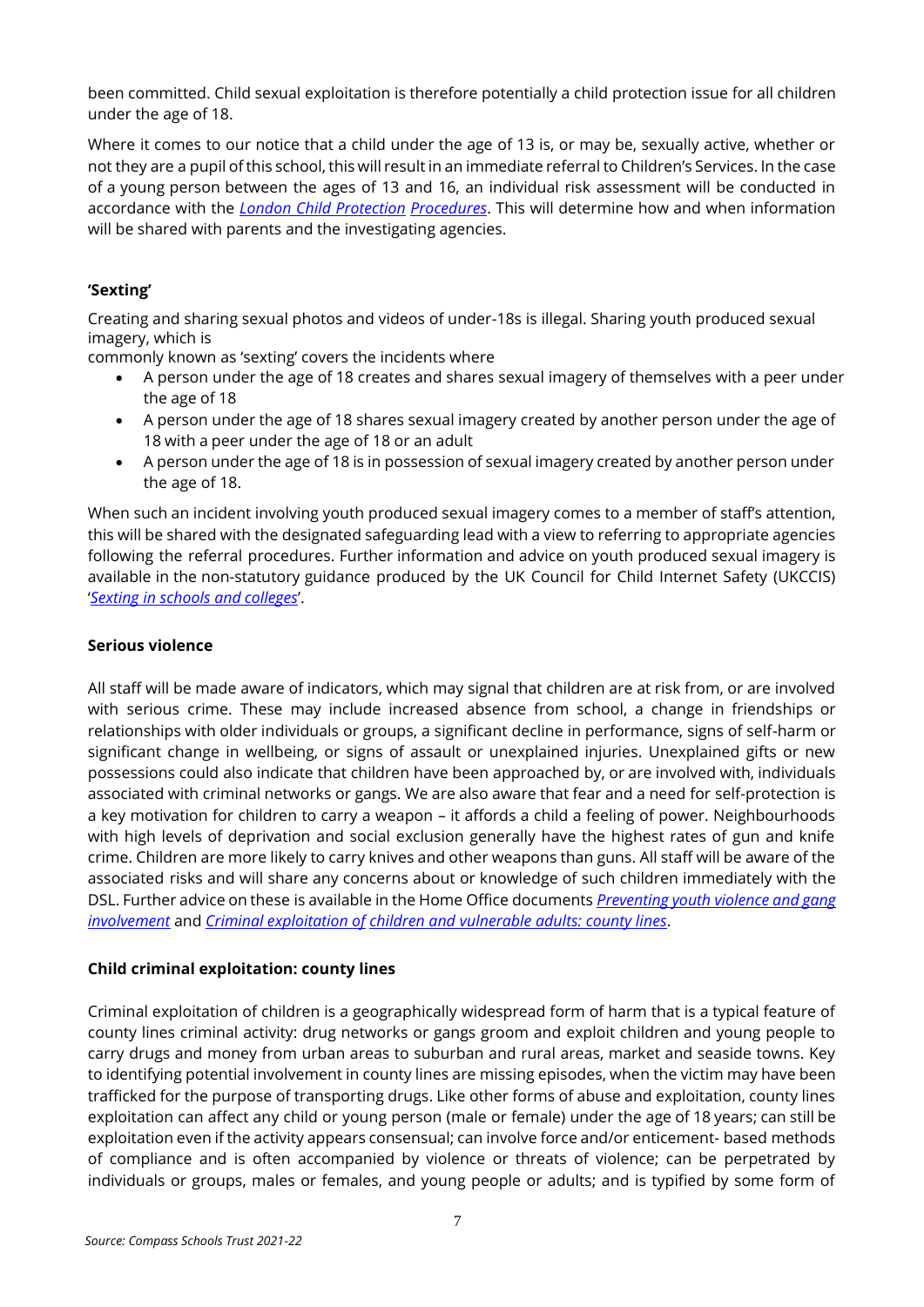power imbalance in favour of those perpetrating the exploitation. Whilst age may be the most obvious, this power imbalance can also be due to a range of other factors including gender, cognitive ability, physical strength, status, and access to economic or other resources.

## **Peer on peer abuse**

Children are capable of abusing their peers. This can take different forms, such as bullying (including cyberbullying), physical abuse (such as hitting, kicking, shaking, biting, hair pulling, or otherwise causing physical harm; violence, particularly pre-planned, forcing other children to use drugs or alcohol, initiation/hazing type violence and rituals), emotional abuse (blackmail or extortion, threats and intimidation), sexual violence, such as rape, assault by penetration and sexual harassment, such as sexual comments, remarks, jokes and online sexual harassment, sexting, sexual abuse (indecent exposure, indecent touching or serious sexual assaults, forcing other children to watch pornography or take part in sexting) and sexual exploitation (encouraging other children to engage in inappropriate sexual behaviour, having an older boyfriend/girlfriend, associating with unknown adults or other sexually exploited children, staying out overnight, photographing or videoing other children performing indecent acts) and upskirting, which typically involves taking a picture under a person's clothing without them knowing, with the intention of viewing their genitals or buttocks to obtain sexual gratification or cause the victim humiliation, distress or alarm. Upskirting is now a criminal offence. Although it is more likely that girls will be victims and boys' perpetrators, all peer on peer abuse is unacceptable and will be taken seriously. We do not tolerate these or pass them off as "banter", "just having a laugh" or "part of growing up".

The school has a strong commitment to an anti-bullying policy and will consider all coercive acts and peer on peer abuse within a Child Protection context. We recognise that some pupils will sometimes negatively affect the learning and wellbeing of other pupils and their behaviour will be dealt with under the school's behaviour policy. As a school, we will minimise the risk of allegations against other pupils by providing a developmentally appropriate PSHE syllabus which develops pupils' understanding of acceptable behaviour and keeping themselves safe, having systems in place for any pupil to raise concerns with staff, knowing that they will be listened to, believed and valued, delivering targeted work on assertiveness and keeping safe to those pupils identified as being at risk, developing robust risk assessments and providing targeted work for pupils identified as being a potential risk to other pupils. Any possible peer on peer abuse case will be shared with the DSL with a view to referring to appropriate agencies following the referral procedures. We also note the DfE's advice and guidance on *[Preventing and Tackling](https://assets.publishing.service.gov.uk/government/uploads/system/uploads/attachment_data/file/623895/Preventing_and_tackling_bullying_advice.pdf) Bullying.*

# **Sexual violence and sexual harassment between children**

Sexual violence and sexual harassment can occur between two children of any age and sex. It can also occur through a group of children sexually assaulting or sexually harassing a single child or group of children. It can occur online and offline (both physically and verbally). It is more likely that girls will be the victims of sexual violence and sexual harassment and more likely it will be perpetrated by boys. Children who are victims of sexual violence and sexual harassment will find the experience stressful and distressing. This will affect their educational attainment. Staff will share any concerns about or knowledge of such incidents immediately with the DSL with a view to ensuring that support systems are in place for victims (and alleged perpetrators). We take these incidents seriously and ensure that victims are protected, offered appropriate support and every effort is made to ensure their education is not disrupted. Where necessary, we will work with relevant external agencies to address the issue, which may include a referral to MASH and reporting to the Police. Further information is available in '*Part 5: Child on child sexual violence and sexual harassment*' of DfE guidance "*[Keeping children safe in](https://www.gov.uk/government/publications/keeping-children-safe-in-education--2) education*".

## **Domestic abuse**

Domestic violence and abuse is any incident or pattern of incidents of controlling, coercive, threatening behaviour, violence or abuse between those aged 16 or over who are, or have been, intimate partners or family members regardless of gender or sexuality. The abuse can encompass, but is not limited to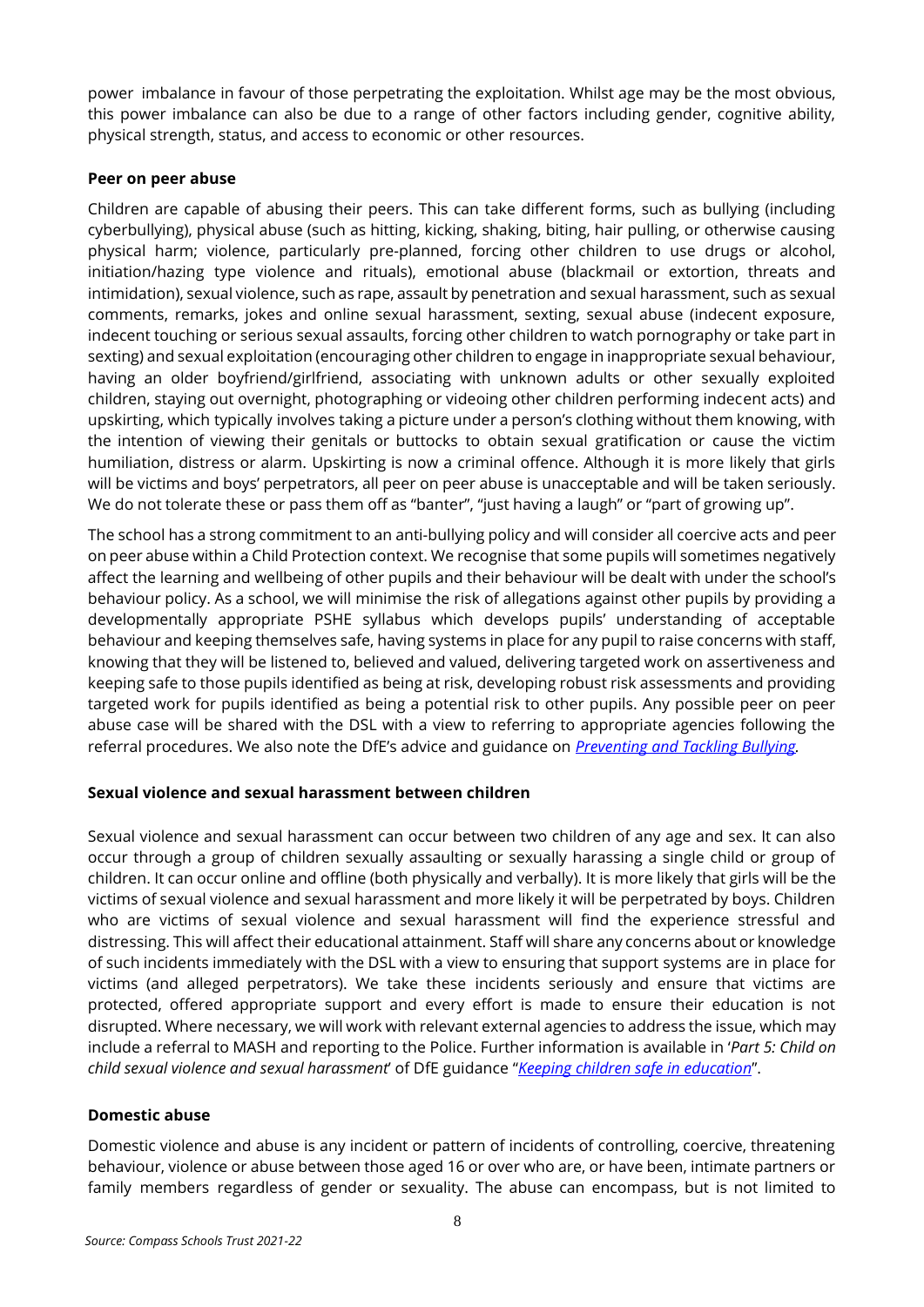psychological, physical, sexual, financial and emotional. All children can witness and be adversely affected by domestic abuse in the context of their home life where domestic abuse occurs between family members. Exposure to domestic abuse and/or violence can have a serious, long lasting emotional and psychological impact on children. In some cases, a child may blame themselves for the abuse or may have had to leave the family home as a result. If members of staff have a concern about or knowledge of any domestic abuse incidents, they will share it immediately with the DSL with a view to referring to appropriate agencies. Information is available about *Domestic abuse and how to get help in [Southwark](https://www.southwark.gov.uk/community-safety/domestic-violence-and-abuse/domestic-violence?chapter=2&displaypref=contrast&article)*. Southwark Council's support and service provider Solace (020 7593 1290, [southwark@solacewomensaid.org\) o](mailto:southwark@solacewomensaid.org)ffer free and confidential support for women and men aged 16 or over who are survivors of domestic abuse.

## **Operation Encompass**

At *Compass School Southwark* we are working in partnership with the Metropolitan Police and Children's Services to identify and provide appropriate support to pupils who have experienced domestic violence in their household; this scheme is called Operation Encompass.

The purpose of Operation Encompass is to safeguard and support children and young people who have been involved in or witness to a domestic abuse incident. Domestic abuse impacts on children in a number of ways. Children are at increased risk of physical injury during an incident, either by accident or because they attempt to intervene. Even when not directly injured, children are greatly distressed by witnessing the physical and emotional suffering of aparent.

Encompass has been created to highlight this situation. It is the implementation of key partnership working between the police and schools. The aim of sharing information with local schools is to allow 'Key Adults' the opportunity of engaging with the child and to provide access to support that allows them to remain in a safe but secure familiar environment.

In order to achieve this, the Multi-Agency Safeguarding Hub (*[MASH](https://www.southwark.gov.uk/childcare-and-parenting/children-s-social-care/child-protection/multi-agency-safeguarding-hub-mash)*) will share police information of all domestic incidents where one of our pupils has been present, with the Designated Safeguarding Lead(s) (DSL). On receipt of any information, the DSL will decide on the appropriate support the child requires, this should be covert dependent on the needs and wishes of the child. All information sharing and resulting actions will be undertaken in accordance with the Metropolitan Police and MASH Encompass Protocol Data Sharing Agreement. We will record this information and store this information in accordance with the record keeping procedures outlined in this policy.

The purpose and procedures in Operation Encompass have been shared with all parents and governors, is detailed as

part of the school's Safeguarding Policy and published on our school website.

## **Violence Against Women and Girls (VAWG)**

VAWG is defined as any act of gender–based violence that results in, or is likely to result in physical, sexual or psychological harm or suffering to women including threats of such acts, coercion or arbitrary deprivation of liberty, whether occurring in public or private life. VAWG is the umbrella term which brings together multiple forms of serious violence such as crimes committed in the name of "honour"; domestic abuse; female genital mutilation (FGM); forced marriage; sexual violence, abuse, exploitation and rape; stalking; harassment; trafficking for sexual exploitation; prostitution. If members of staff have a concern about or knowledge of any VAWG incidents, they will share it immediately with the DSL with a view to referring to appropriate agencies. We also note *[Southwark's VAWG Strategy](https://www.southwark.gov.uk/community-safety/domestic-violence-and-abuse/domestic-violence?chapter=4&displaypref=contrast)*.

## **So-called 'honour-based' abuse (HBA) (including Female Genital Mutilation and Forced Marriage)**

HBA includes incidents or crimes which have been committed to protect or defend the honour of the family and/or the community, including female genital mutilation (FGM), forced marriage, and practices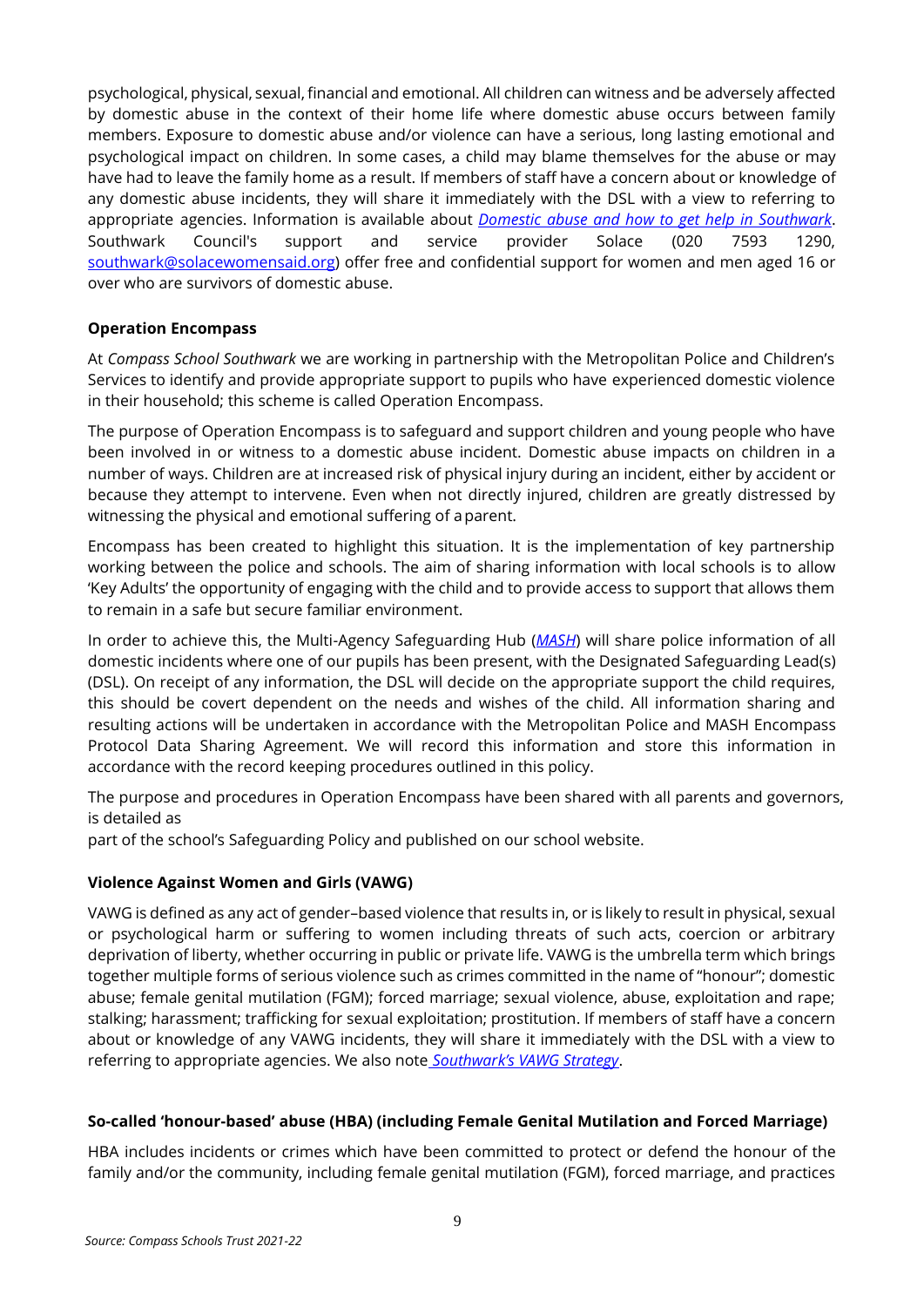such as breast ironing. Abuse committed in the context of preserving "honour" often involves a wider network of family or community pressure and can include multiple perpetrators. All forms of HBV are abuse (regardless of the motivation) and will be handled and escalated as such. If members of staff have a concern about or knowledge of a child that might be at risk of HBA or who has suffered from HBA, they will share it immediately with the DSL with a view to referring to appropriate agencies.

### **Female Genital Mutilation (FGM)**

FGM is a procedure where the female genital organs are injured or changed and there is no medical reason for this. It is frequently a very traumatic and violent act for the victim and can cause harm in many ways. The practice can cause severe pain and there may be immediate and/or long-term health consequences, including mental health problems, difficulties in childbirth, causing danger to the child and mother; and/or death.

FGM is a deeply embedded social norm, practised by families for a variety of complex reasons. It is often thought to be essential for a girl to become a proper woman, and to be marriageable. The practice is not required by any religion.

FGM is an unacceptable practice for which there is no justification. It is child abuse and a form of violence against women and girls.

FGM is prevalent in 30 countries and is a deeply rooted practice, widely carried out mainly among specific ethnic populations in Africa and parts of the Middle East and Asia. While FGM is concentrated in countries around the Atlantic coast to the Horn of Africa, in areas of the Middle East like Iraq and Yemen, it has also been documented in communities in Colombia, Iran, Israel, Oman, The United Arab Emirates, The Occupied Palestinian Territories, India, Indonesia, Malaysia, Pakistan and Saudi Arabia. It has also been identified in parts of Europe, North America and Australia.

FGM is illegal in the UK. It is estimated that approximately 60,000 girls aged 0-14 were born in England and Wales to mothers who had undergone FGM and approximately 103,000 women aged 15-49 and approximately 24,000 women aged 50 and over who have migrated to England and Wales are living with the consequences of FGM. In addition, approximately 10,000 girls aged under 15 who have migrated to England and Wales are likely to have undergone FGM.

We note a new duty that was introduced on 31 October 2015 that requires teachers, which includes qualified teachers or persons who are employed or engaged to carry out teaching work in schools and other institutions to report 'known' cases of FGM in girls aged under 18 to the police. The duty applies to any teacher who is employed or engaged to carry out 'teaching work', whether or not they have qualified teacher status, in maintained schools, academies, free schools, independent schools, non-maintained special schools, sixth form colleges, 16-19 academies, relevant youth accommodation or children's homes in England. The duty does not apply in relation to suspected cases – it is limited to 'known' cases' (i.e. those which are visually identified or disclosed to a professional by the victim). It will be rare for teachers to see visual evidence, and they should not be examining pupils or students. The duty does not apply in cases where the woman is over 18 at the time of the disclosure/discovery of FGM (even if she was under 18 when the FGM was carried out). Further information on this duty can be found in the document "*[Mandatory Reporting of Female](https://www.gov.uk/government/publications/mandatory-reporting-of-female-genital-mutilation-procedural-information) Genital Mutilation – [procedural information](https://www.gov.uk/government/publications/mandatory-reporting-of-female-genital-mutilation-procedural-information)*". A useful summary of the FGM mandatory reporting duty is available in *[FGM Fact](https://assets.publishing.service.gov.uk/government/uploads/system/uploads/attachment_data/file/496415/6_1639_HO_SP_FGM_mandatory_reporting_Fact_sheet_Web.pdf) Sheet*.

Teachers in our school will personally report to the police cases where they discover that an act of FGM appears to have been carried out. Unless the teacher has good reason not to, they will still discuss any such case with the designated safeguarding lead (or deputy) with a view to involving children's social care as appropriate.

## **Forced marriage**

Forcing a person into a marriage is a crime in England and Wales. A forced marriage is one entered into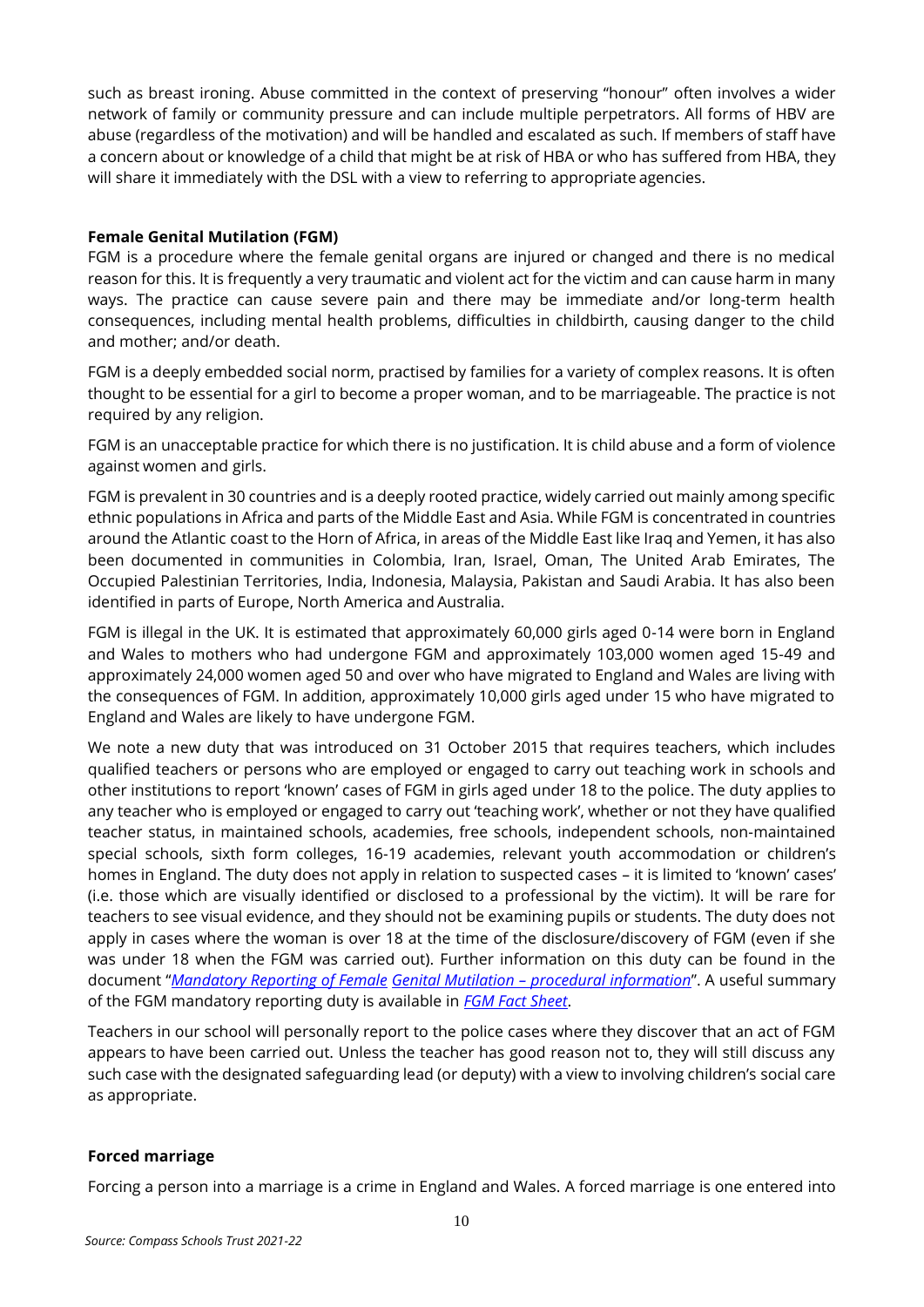without the full and free consent of one or both parties and where violence, threats or any other form of coercion is used to cause a person to enter into a marriage. Threats can be physical or emotional and psychological. A lack of full and free consent can be where a person does not consent or where they cannot consent (if they have learning disabilities, for example). Nevertheless, some perpetrators use perceived cultural practices as a way to coerce a person into marriage. We note The Forced Marriage Unit's *[statutory guidance](https://www.gov.uk/guidance/forced-marriage)* and especially Chapter 7 on page 32 of the *[Multi-agency guidelines](https://assets.publishing.service.gov.uk/government/uploads/system/uploads/attachment_data/file/322307/HMG_MULTI_AGENCY_PRACTICE_GUIDELINES_v1_180614_FINAL.pdf)*, which is specifically aimed at teachers, lecturers and other members of staff within schools, colleges and universities. Any possible forced marriage case will be shared with the DSL with a view to referring to appropriate agencies following the referral procedures.

### **Preventing Radicalisation**

The Counter-Terrorism and Security Act 2015 places a duty on specified authorities, including local authorities and childcare, education and other children's services providers, in the exercise of their functions, to have due regard to the need to prevent people from being drawn into terrorism ("the Prevent duty"). Young people can be exposed to extremist influences or prejudiced views, in particular those via the internet and other social media. Schools can help to protect children from extremist and violent views in the same ways that they help to safeguard children from drugs, gang violence or alcohol.

Examples of the ways in which people can be vulnerable to radicalisation and the indicators that might suggest that an individual might be vulnerable:

- Example indicators that an individual is engaged with an extremist group, cause or ideology include: spending increasing time in the company of other suspected extremists; changing their style of dress or personal appearance to accord with the group; their day-to-day behaviour becoming increasingly centered around an extremist ideology, group or cause; loss of interest in other friends and activities not associated with the extremist ideology, group or cause; possession of material or symbols associated with an extremist cause (e.g. the swastika for far right groups); attempts to recruit others to the group/cause/ideology; or communications with others that suggest identification with a group/cause/ideology.
- Example indicators that an individual has an intention to use violence or other illegal means include: clearly identifying another group as threatening what they stand for and blaming that group for all social or political ills; using insulting or derogatory names or labels for another group; speaking about the imminence of harm from the other group and the importance of action now; expressing attitudes that justify offending on behalf of the group, cause or ideology; condoning or supporting violence or harm towards others; or plotting or conspiring with others.
- Example indicators that an individual is capable of contributing directly or indirectly to an act of terrorism include: having a history of violence; being criminally versatile and using criminal networks to support extremist goals; having occupational skills that can enable acts of terrorism (such as civil engineering, pharmacology or construction); or having technical expertise that can be deployed (e.g. IT skills, knowledge of chemicals, military training or survival skills).

The examples above are not exhaustive and vulnerability may manifest itself in other ways. There is no single route to terrorism nor is there a simple profile of those who become involved. For this reason, any attempt to derive a 'profile' can be misleading. It must not be assumed that these characteristics and experiences will necessarily lead to individuals becoming terrorists, or that these indicators are the only source of information required to make an appropriate assessment about vulnerability.

**Channel** is a voluntary, confidential support programme which focuses on providing support at an early stage to people who are identified as being vulnerable to being drawn into terrorism that uses existing collaboration between local authorities, the police, statutory partners (such as the education sector, social services, children's and youth services and offender management services) and the local community.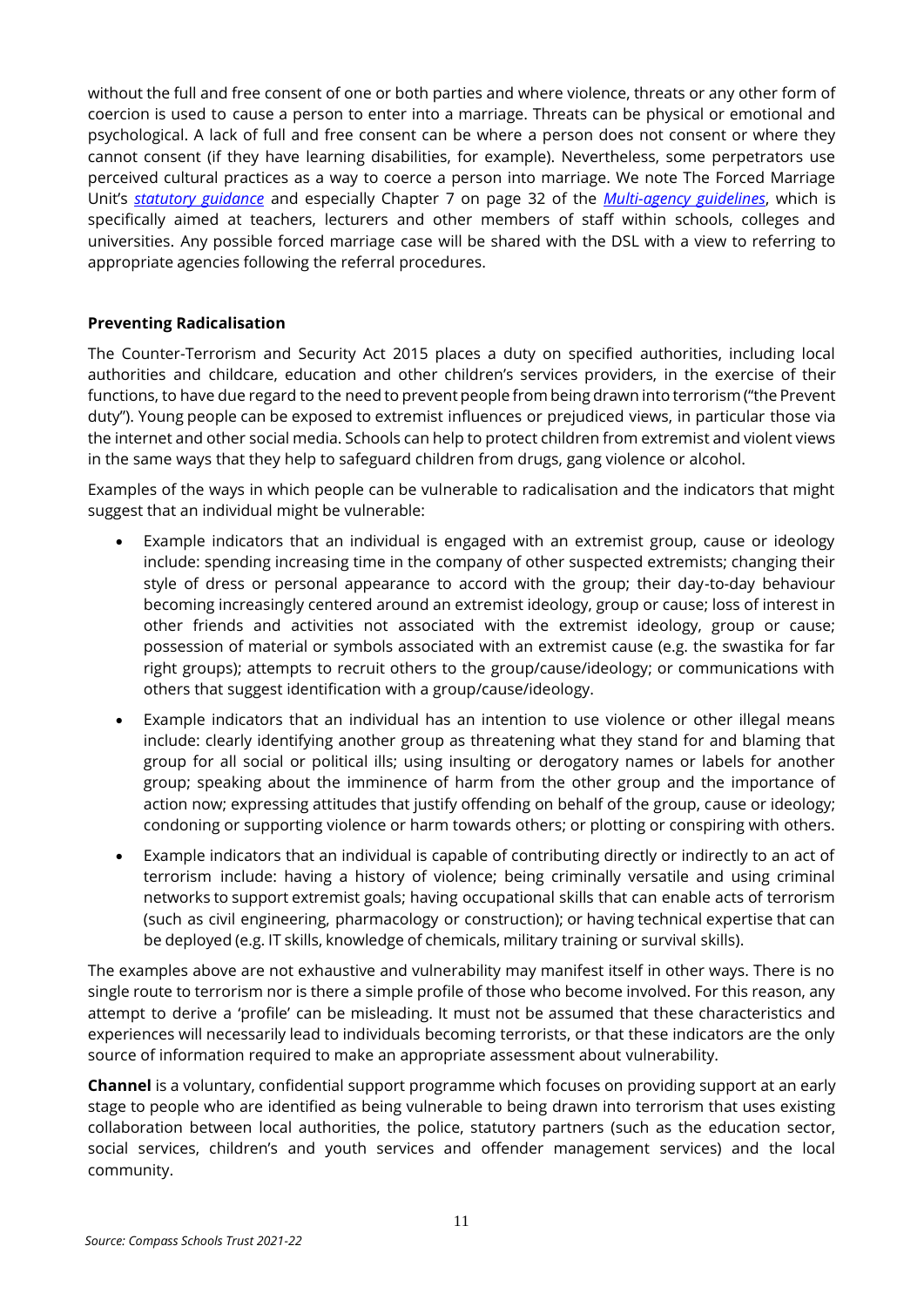We will refer children at risk of harm as a result of involvement or potential involvement in extremist activity to Southwark Multi Agency Safeguarding Hub (*[MASH](https://www.southwark.gov.uk/childcare-and-parenting/children-s-social-care/child-protection/multi-agency-safeguarding-hub-mash)*). The MASH will share the referral details of new referrals with the Prevent lead police officer and LA Prevent coordinator at the point the referral is received. The referral will then be processed though the MASH multi agency information sharing system and parallel to this the Prevent police officer will be carrying out initial screening checks. The Prevent police officer will make a referral to the Channel Practitioner if there are sufficient concerns.

## **Private Fostering**

Private fostering is when a child under the age of 16 (under 18 if disabled) is cared for by someone who is not their parent or a 'close relative'. This is a private arrangement made between a parent and a carer, for 28 days or more. Close relatives are defined as step-parents, grandparents, brothers, sisters, uncles or aunts (whether of full blood, half blood or by marriage). Great grandparents, great aunts, great uncles and cousins are not regarded as close relatives.

The law requires that Southwark Council should be notified if anyone is looking after someone else's child for 28 days or more. The purpose of the council's involvement is to support the child and private foster family (and wherever possible the biological parent/s) with any issues arising. These may be practical issues such as benefits, housing, immigration or emotional issues such as keeping contact with biological family, maintaining cultural identity.

If we become aware of a child in a private fostering arrangement within Southwark, we will notify the council's Multi Agency Safeguarding Hub (*[MASH](https://www.southwark.gov.uk/childcare-and-parenting/children-s-social-care/child-protection/multi-agency-safeguarding-hub-mash)*) by emailing *[MASH@southwark.gov.uk](mailto:MASH@southwark.gov.uk)* or calling **020 7525 1921**. Advice about whether there is a need to notify the council, can be obtained by calling **07539 346 808** or sending an email to *[privatefosteringadvice@southwark.gov.uk](mailto:privatefosteringadvice@southwark.gov.uk)*.

## **REFERRALS**

MyConcern should be used to record and to keep accurate records of any concern. All staff have access to MyConcern but can also report a urgent concerns directly to the Safeguarding Team.

Where there is a safeguarding concern, we take into account the child's wishes and feelings when determining what action to take and what services to provide. We have systems in place for children to express their views and give feedback. We acknowledge that children who are affected by abuse or neglect may demonstrate their needs and distress through their words, actions, behaviour, demeanour, school work or other children. Ultimately, all our systems and processes operate with the best interests of the child at heart.

Referrals to services regarding concerns about a child or family typically fall into three categories:

- Early Help Services;
- Child in need Section 17 (Children Act 1989) referrals;
- Child protection Section 47 (Children Act 1989) referrals.

*[The Southwark Safeguarding Board Multi Agency Threshold Guide](https://schools.southwark.gov.uk/assets/attach/5087/SSCB-Threshold-of-needs-2019-final.pdf)* sets out the different levels of need and detailed guidance about how concerns within these different levels should be responded to by Southwark agencies.

Safeguarding referrals should be made to Southwark Multi Agency Safeguarding Hub (*[MASH](https://www.southwark.gov.uk/childcare-and-parenting/children-s-social-care/child-protection/multi-agency-safeguarding-hub-mash)*) via th[e](https://www.safeguarding.southwark.gov.uk/assets/files/524/updated-multi-agency-referral-form-updated-5.12.19.docx) *[Referral](https://www.safeguarding.southwark.gov.uk/assets/files/524/updated-multi-agency-referral-form-updated-5.12.19.docx) Form* and copied to the LA's Schools Safeguarding Coordinator. Prior to any written form being sent as a referral to social care, there should be a verbal consultation with the MASH social worker or manager, by calling the duty desk on **020 7525 1921,** to ensure that making a referral is an appropriate action. The parent/carer will normally be contacted to obtain their consent before a referral is made. However, if the concern involves, for example alleged or suspected child sexual abuse, Honour Based Abuse, fabricated or induced illness or the Designated Safeguarding Lead has reason to believe that informing the parent at this stage might compromise the safety of the child or a staff member, nothing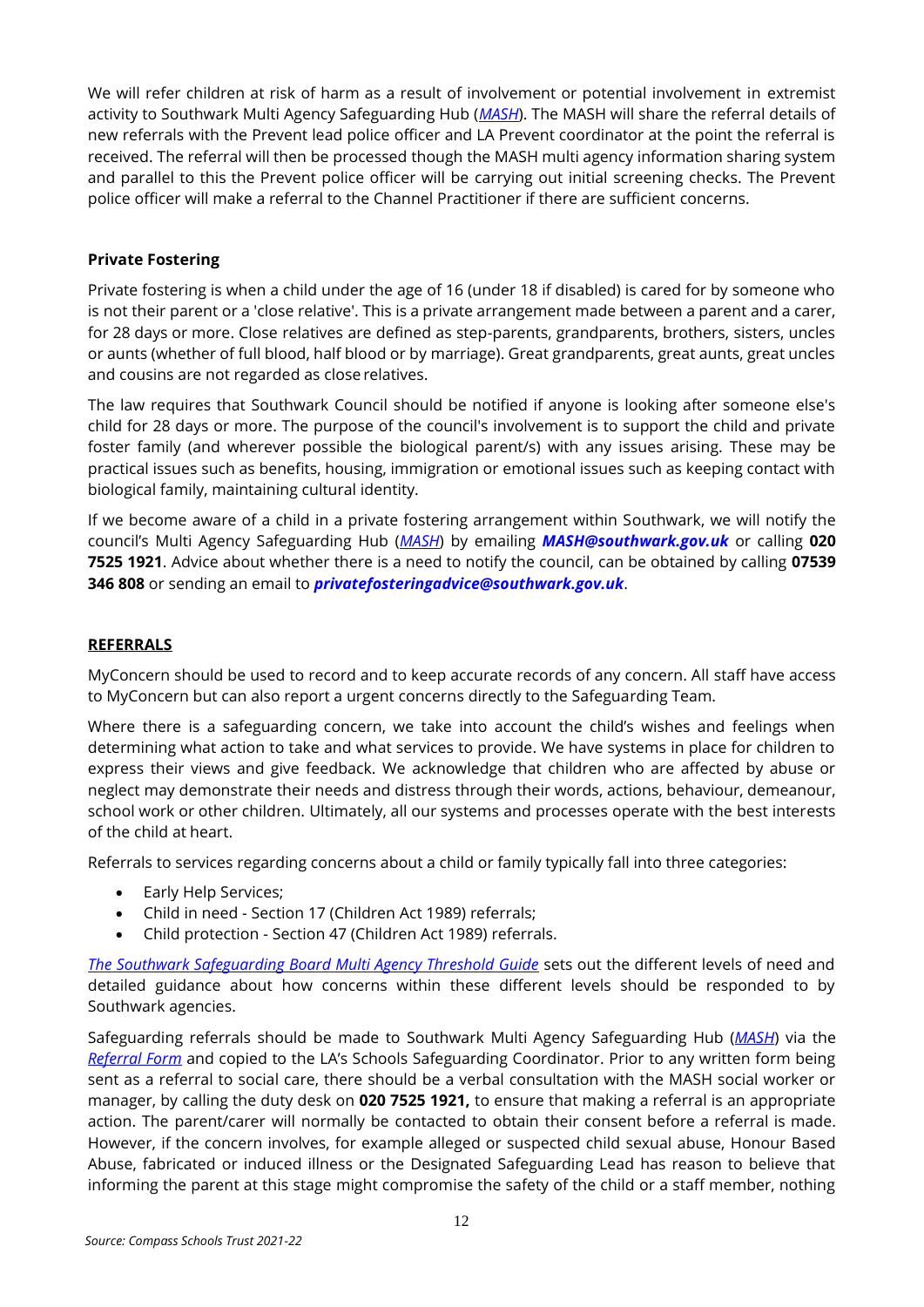should be said to the parent/carer ahead of the referral, but a rationale for the decision to progress without consent should be provided with the referral.

When we make a referral, the local authority should make a decision, within one working day of a referral being made, about the type of response that is required and should let us, as the referrer know the outcome. We will follow up if this information is not forthcoming.

If, after a referral, the child's situation does not appear to be improving, we will consider following local escalation

procedures to ensure that the concerns have been addressed and, most importantly, that the child's situation improves.

The *[Early Help Referral Form](https://www.southwark.gov.uk/assets/attach/4659/New-Early-Help-Referral-Form-2-1-.docx)* will be used to request additional early help for a family when the needs of a child are beyond the level of support that can be provided by universal services. Southwark's *[Family](https://www.southwark.gov.uk/childcare-and-parenting/children-s-social-care/family-early-help-feh/family-early-help-feh-strategy)  [Early Help Service](https://www.southwark.gov.uk/childcare-and-parenting/children-s-social-care/family-early-help-feh/family-early-help-feh-strategy)* Duty number is **020 7525 1922**, which will give four options:

- General enquiries and signposting
- Family Early Help Duty Manager for general advice including consultations around potential and new referrals and current casework
- Education, Inclusion and Attendance support and advice including all enforcement activity
- Parenting support and advice and information on parenting course and group work programmes

In circumstances where a child has an unexplained or suspicious injury that requires urgent medical attention, the CP referral process should not delay the administration of first aid or emergency medical assistance. **If a pupil is thought to be at immediate risk because of parental violence, intoxication, substance abuse, mental illness or threats to remove the child during the school day, for example, urgent Police intervention will be requested**.

Where a child sustains a physical injury or is distressed as a result of reported chastisement, or alleges that they have been chastised by the use of an implement or substance, this will immediately be reported for investigation.

All parents applying for places at this school will be informed of our safeguarding responsibilities and the existence of this policy. In situations where pupils sustain injury or are otherwise affected by an accident or incident whilst they are the responsibility of the school, parents will be notified of this as soon as possible.

*Compass School Southwark* recognises the need to be alert to the risks posed by strangers or others (including the parents or carers of other pupils) who may wish to harm children in school or pupils travelling to and from school and will take all reasonable steps to lessen such risks.

#### **VULNERABLE PUPILS**

Particular vigilance will be exercised in respect of pupils who are subject to Child Protection Plan and any incidents or concerns involving these children will be reported immediately to the allocated Social Worker (and confirmed in writing; copied to the LA's Schools Safeguarding Coordinator). If the pupil in question is a Looked-After child, this will also be brought to the notice of the Designated Person with responsibility for children in public care. The School's Designated Teacher for Looked-after and Previously Looked-after Children will work with the virtual school head, who manages pupil premium plus for looked after children, to discuss how funding can be best used to support the progress of looked after children in the school and meet the needs identified in the child's personal education plan. The designated teacher will also work with the virtual school head to promote the educational achievement of previously looked after children. We note the DfE's statutory guidance *[Designated teacher for looked-after and previously looked](https://www.gov.uk/government/publications/designated-teacher-for-looked-after-children)after [children](https://www.gov.uk/government/publications/designated-teacher-for-looked-after-children)*.

Local authorities should share with our school/setting the fact a child has a social worker, and the DSL will hold and use this information so that decisions can be made in the best interests of the child's safety,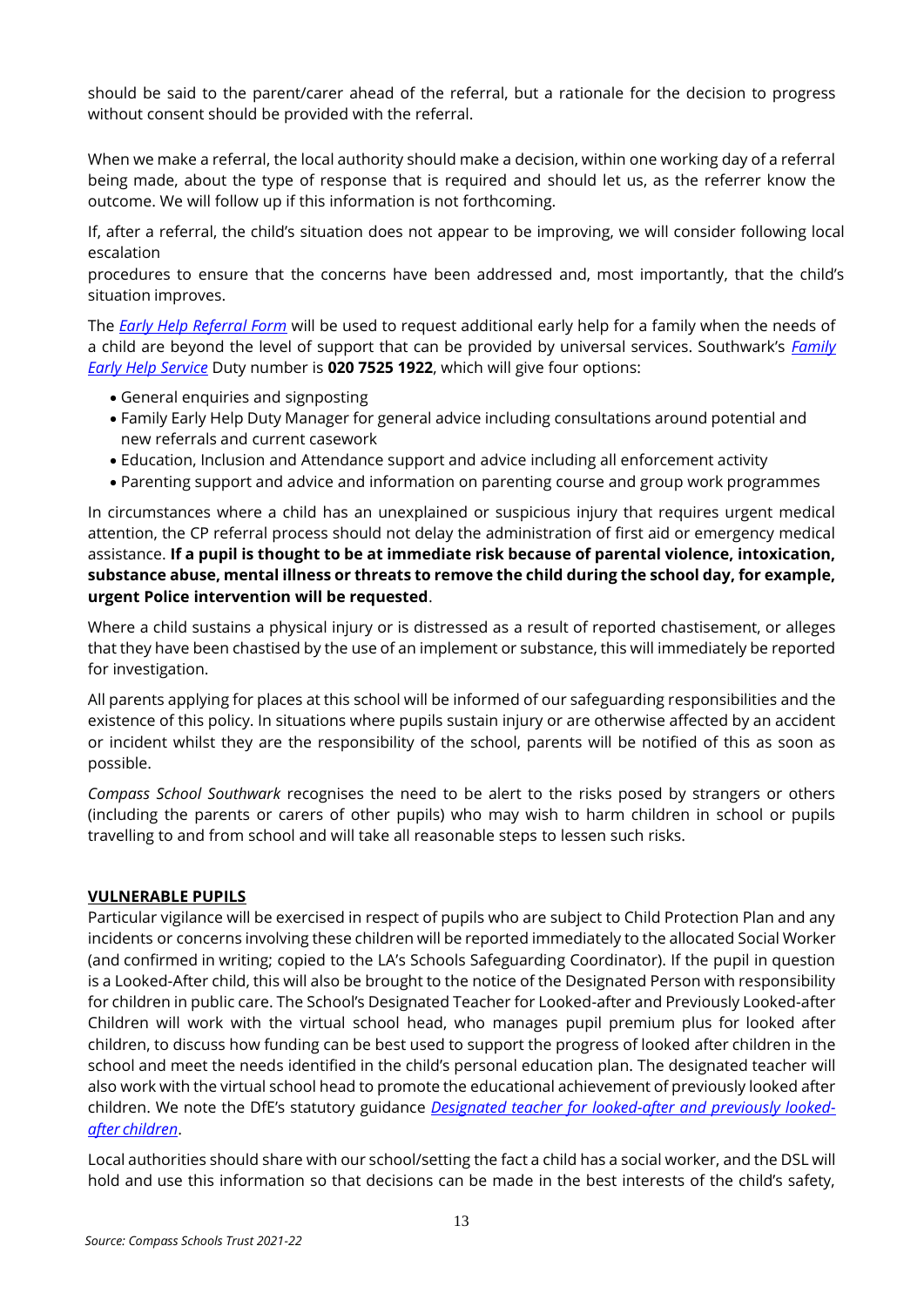welfare and educational outcomes. This will be considered as a matter of routine. There are clear powers to share this information under existing duties on both local authorities and schools and colleges to safeguard and promote the welfare of children. Where children need a social worker, this will inform decisions about safeguarding (for example, responding to unauthorised absence or missing education where there are known safeguarding risks) and about promoting welfare (for example, considering the provision of pastoral and/or academic support, alongside action by statutory services).

We acknowledge that children with special educational needs (SEN) and disabilities can face additional safeguarding challenges. We are aware that additional barriers can exist when recognising abuse and neglect in this group of children. This can include assumptions that indicators of possible abuse such as behaviour, mood and injury relate to the child's disability without further exploration; children with SEN and disabilities can be disproportionally impacted by things like bullying- without outwardly showing any signs; and communication barriers and difficulties in overcoming these barriers.

If a pupil discloses that they have witnessed domestic abuse or it is suspected that they may be living in a household which is affected by family violence, this will be referred to the Designated Safeguarding Lead as a safeguarding issue.

The School also acknowledges the additional need for support and protection of children who are vulnerable by virtue of homelessness, refugee/asylum seeker status, the effects of substance abuse within the family, those who are young

carers, mid-year admissions, pupils who are excluded from school and pupils where English is an additional language, particularly for very young children, using the translation service if necessary.

#### **TRAINING**

All staff members will receive appropriate safeguarding and child protection training (including online safety) which is regularly updated. In addition, all staff members will receive safeguarding and child protection updates (for example, via email, e-bulletins and staff meetings), as required, but at least annually, to provide them with relevant skills and knowledge to safeguard children effectively. All newly recruited staff (teaching and non-teaching) and Governors will be apprised of this policy and will be required to attend relevant LA or Southwark Safeguarding Children Partnership (SSCP) training. In addition, all new staff and temporary staff will be required to attend an induction session with the Designated Safeguarding Lead or their deputy on their first day in the school.

The Designated Safeguarding Lead (and their Deputies) will attend the LA's dedicated induction course and then refresher training at least every two years. The designated safeguarding lead will also undertake Prevent awareness training and will be able to understand the unique risks associated with online safety. In addition to this formal training, their knowledge and skills will be refreshed (for example, via e-bulletins, meeting other designated safeguarding leads or simply taking time to read and digest safeguarding developments) at regular intervals, as required, but at least annually, to allow them to understand and keep up with any developments relevant to their role. Designated staff will be encouraged to attend appropriate network meetings and to participate in the *[multi-agency training programme](http://www.mylearningsource.co.uk/category/safeguarding)* organised by the Southwark Safeguarding Children Partnership (SSCP).

#### **RECRUITMENT**

*Compass School Southwark* is committed to the principles of safer recruitment and, as part of that, adopts recruitment procedures that help deter, reject and/or identify people who might abuse children. Safe recruitment processes are followed and all staff recruited to the school will be subject to appropriate identity, qualification and health checks. References will be verified and appropriate criminal record checks [Disclosure and Barring Service (DBS) checks], barred list checks and prohibition checks will be undertaken. The level of DBS check required, and whether a prohibition check is required, will depend on the role and duties of an applicant to work in the school, as outlined in Part three of the DfE guidance "*[Keeping children safe in education](https://www.gov.uk/government/publications/keeping-children-safe-in-education--2)*". We will also have regard to DfE's statutory guidance for schools about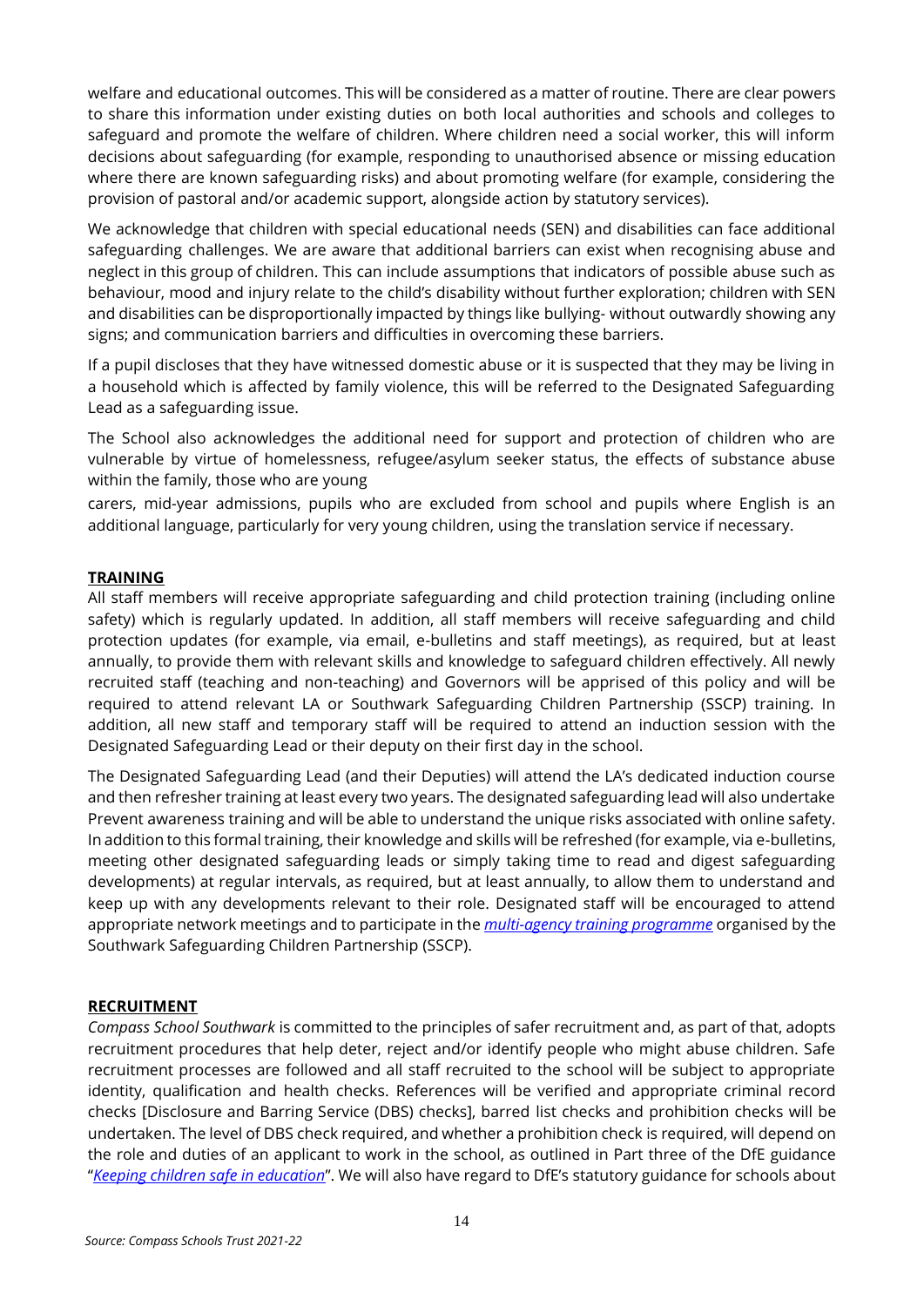the employment of staff disqualified from childcare "*[Disqualification](https://www.gov.uk/government/publications/disqualification-under-the-childcare-act-2006) under the Childcare Act 2006*", which also contains information about 'disqualification by association'.

Relevant members of staff and governors who are involved in recruitment will undertake safer recruitment training. The school will ensure that at least one person on any appointment panel has undertaken safer recruitment training in line with staffing regulations.

This School will only use employment agencies which can demonstrate that they positively vet their supply staff and will report the misconduct of temporary or agency staff to the agency concerned and to the LA. Staff joining the School on a permanent or temporary basis will be given a copy of this policy. Additionally, the Staff Handbook confirms CP procedures within the School.

## **VOLUNTEERS**

Any parent or other person/organisation engaged by the school to work in a voluntary capacity with pupils will be subject to all reasonable vetting procedures and Criminal Records Checks.

Under no circumstances a volunteer in respect of whom no checks have been obtained will be left unsupervised or allowed to work in regulated activity.

Volunteers who on an unsupervised basis teach or look after children regularly, or provide personal care on a one-off basis in our school are deemed to be in regulated activity. We will obtain an enhanced DBS certificate (which will include barred list information) for all volunteers who are new to working in regulated activity. Existing volunteers in regulated activity do not have to be re-checked if they have already had a DBS check (which includes barred list information). However, we may conduct a repeat DBS check (which will include barred list information) on any such volunteer should we have any concerns.

The law has removed supervised volunteers from regulated activity. There is no legal requirement to obtain DBS certificate for volunteers who are not in regulated activity and who are supervised regularly and on ongoing day to day basis by a person who is in regulated activity, but an enhanced DBS check without a barred list check may be requested following a risk assessment.

Further information on checks on volunteers can be found in Part three of the DfE guidance "*[Keeping](https://www.gov.uk/government/publications/keeping-children-safe-in-education--2)  [children safe in](https://www.gov.uk/government/publications/keeping-children-safe-in-education--2) [education](https://www.gov.uk/government/publications/keeping-children-safe-in-education--2)*".

Volunteers will be subject to the same code of conduct as paid employees of the school.

Voluntary sector groups that operate within this school or provide off-site services for our pupils or use school facilities will be expected to adhere to this policy or operate a policy which is compliant with the procedures adopted by the Southwark Safeguarding Children Partnership (SSCP). Premises lettings and loans are subject to acceptance of this requirement.

## **STAFF CODE OF CONDUCT**

All staff (paid and voluntary) are expected to adhere to a code of conduct in respect of their contact with pupils and their families. The Teachers' Standards 2012 state that all teachers, including headteachers, should safeguard children's wellbeing and maintain public trust in the teaching profession as part of their professional duties. Children will be treated with respect and dignity and no punishment, detention, restraint, sanctions or rewards are allowed outside of those detailed in the school's Behaviour Management Policy. Whilst it would be unrealistic and undesirable to preclude all physical contact between adults and children, staff are expected to exercise caution and avoid placing themselves in a position where their actions might be open to criticism or misinterpretation. Where incidents occur, which might otherwise be misconstrued, or in the exceptional circumstances where it becomes necessary to physically restrain a pupil for their own protection or others' safety, this will be appropriately recorded and reported to the Headteacher and parents. Any physical restraint used will comply with DfE guidance "*[Use of reasonable force in](https://www.gov.uk/government/publications/use-of-reasonable-force-in-schools) schools*".

Except in cases of emergency, first aid will only be administered by qualified First Aiders. If it is necessary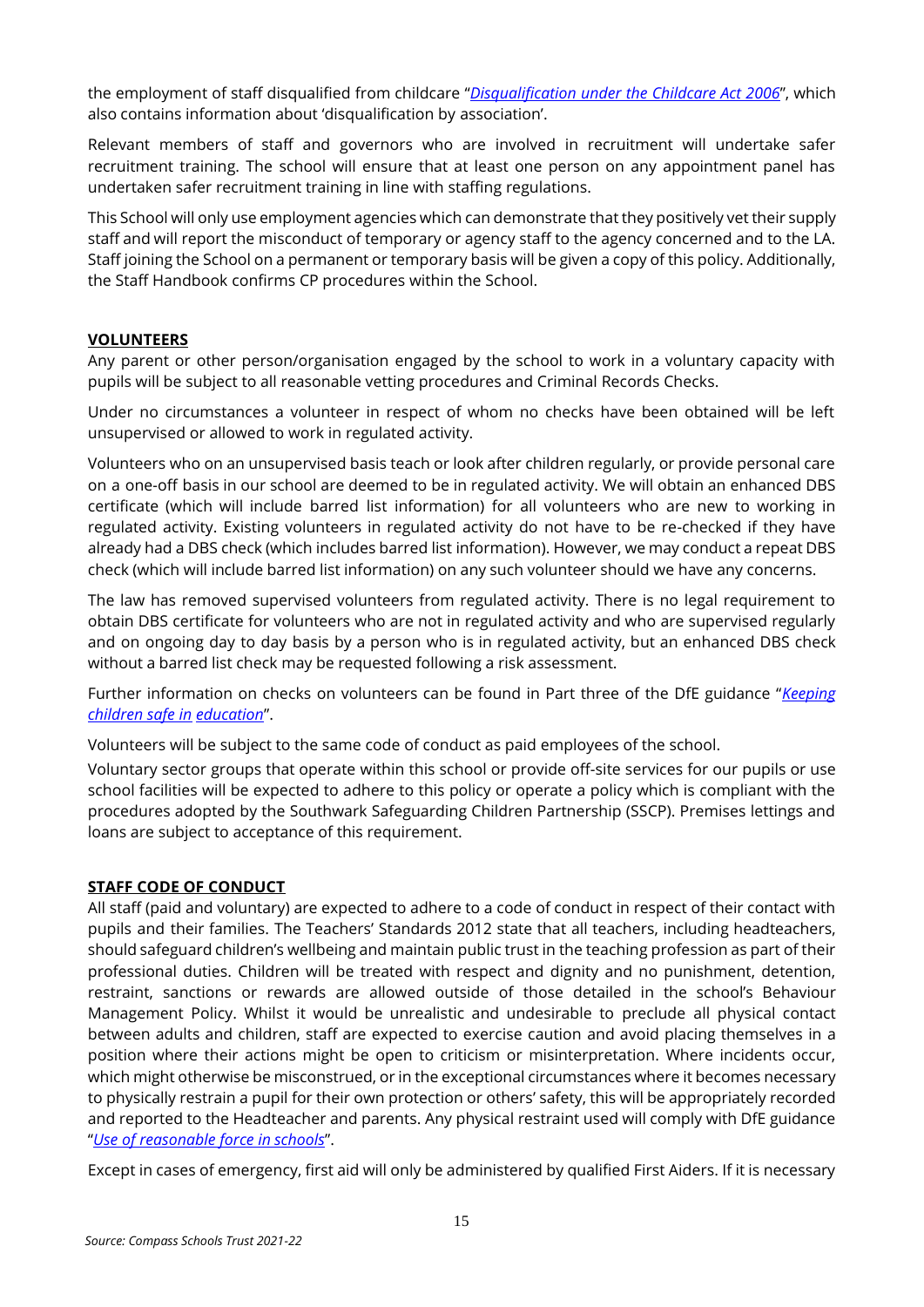for the child to remove clothing for first aid treatment, there will, wherever possible, be another adult present. If a child needs help with toileting, nappy changing or washing after soiling themselves, another adult should be present or within earshot. All first aid treatment and non-routine changing or personal care will be recorded and shared with parents/carers at the earliest opportunity.

Children requiring regular medication or therapies for long-term medical conditions will be made the subject of a Medical Plan that has been agreed with the parents and health authority.

For their own safety and protection, staff should exercise caution in situations where they are alone with pupils. Other than in formal teaching situations; for example, during musical instrument tuition, the door to the room in which the 1:1 coaching, counselling or meeting is taking place should be left open. Where this is not practicable because of the need for confidentiality, another member of staff will be asked to maintain a presence nearby and a record will be kept of the circumstances of the meeting. All rooms that are used for the teaching or counselling of pupils will have clear and unobstructed glass panels in the doors.

School staff should also be alert to the possible risks that might arise from social contact with pupils outside of the school. Home visits to pupils or private tuition of pupils should only take place with the knowledge and approval of the Headteacher. Visits/telephone calls by pupils to the homes of staff members should only occur in exceptional circumstances and with the prior knowledge and approval of the Headteacher. Any unplanned contact of this nature or suspected infatuations or "crushes" will be reported to the Headteacher. Staff supervising off-site activities or school journeys will be provided with a school mobile phone as a point of contact for parents and carers.

Staff will only use the school's digital technology resources and systems for professional purposes or for uses deemed 'reasonable' by the Head and Governing Body. Staff will only use the approved school email, school learning platform or other school approved communication systems with pupils or parents/carers and only communicate with them on appropriate school business and will not disclose their personal telephone numbers and email addresses to pupils or parents/carers. Staff will not use personal cameras (digital or otherwise) or camera phones for taking and transferring images of pupils or staff without permission and will not store images at home.

Staff should be aware of the school's whistle-blowing procedures and share immediately any disclosure or concern that relates to a member of staff with the Headteacher or one of the Designated Safeguarding Leads if the Headteacher is not available and nothing should be said to the colleague involved. It should be shared with the Chair of Governors if it relates to the Headteacher.

## **CONTRACTORS**

Building contractors who are engaged by or on behalf of the school to undertake works on site will be made aware of this policy and the reasons for this. Long-term contractors who work regularly in the school during term time will be asked to provide their consent for DBS checks to be undertaken. These checks will be undertaken when individual risk assessments by the Leadership Team deem this to be appropriate. During major works, when large numbers of workers and sub-contractors may be on site during term time, Health and Safety risk assessments will include the potential for contractors or their employees to have direct access to pupils in non-teaching sessions. All contractors and sub- contractors will be issued with copies of the school's code of conduct for staff.

Individuals and organisations that are contracted by the school to work with or provide services to pupils will be expected to adhere to this policy and their compliance will be monitored. Any such contractors will be subject to the

appropriate level of DBS check, if any such check is required (for example because the contractor is carrying out teaching or providing some type of care for or supervision of children regularly). Contractors for whom an appropriate DBS check has not been undertaken will be supervised if they will have contact with children. Under no circumstances we will allow a contractor in respect of whom no checks have been obtained to work unsupervised, or engage in regulated activity. We will determine the appropriate level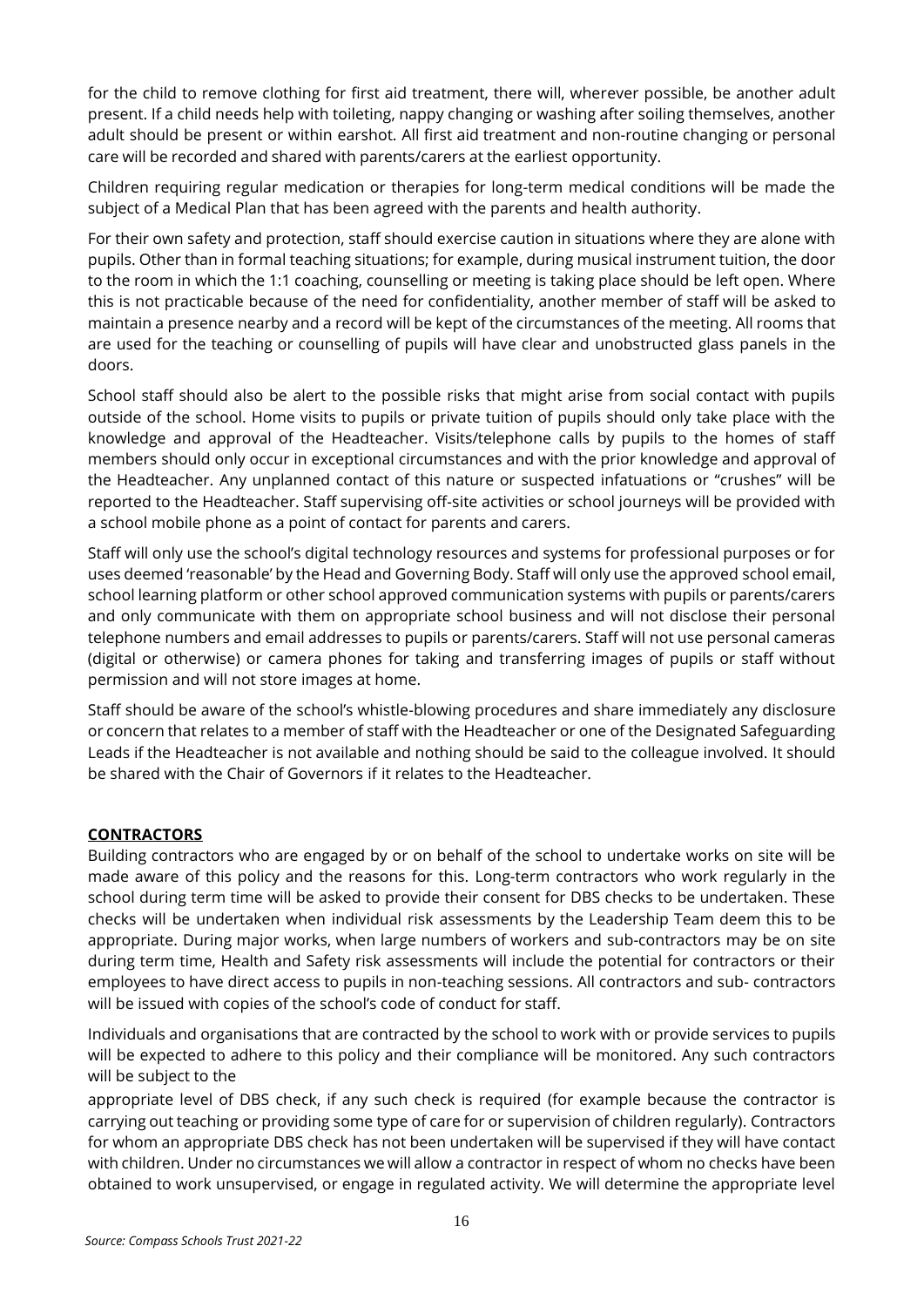of supervision depending on the circumstances.

We will always check the identity of contractors and their staff on arrival at the school.

## **COMPLAINTS/ALLEGATIONS MADE AGAINST STAFF**

*Compass School Southwark* takes seriously all complaints made against members of staff. Procedures are in place for pupils, parents and staff to share any concern that they may have about the actions of any member staff, including supply teachers and volunteers. All such complaints will be brought immediately to the attention of the Headteacher or one of the Designated Safeguarding Leads if the Headteacher is not available and nothing should be said to the colleague involved. In cases where the Headteacher is the subject of the allegation or concern, they will be reported to the Chair of Governors, in order that they may activate the appropriate procedures.

There may be two levels of allegation/concern:

- 1. Allegations that may meet the harms threshold.
- 2. Allegation/concerns that do not meet the harms threshold known as 'low level concerns'.

## **Allegations that may meet the harms threshold**

These procedures are used in respect of all cases in which it is alleged that anyone working in the school or

college that provides education for children under 18 years of age, including supply teachers and volunteers has:

- behaved in a way that has harmed a child, or may have harmed a child;
- possibly committed a criminal offence against or related to a child; or
- behaved towards a child or children in a way that indicates he or she may pose a risk of harm to children; or
- behaved or may have behaved in a way that indicates they may not be suitable to work with children.

This includes behaviour that may have happened outside of school that might make an individual unsuitable to work with children, which is known as transferable risk. Where appropriate an assessment of transferable risk to children with whom the person works should be undertaken. If in doubt seek advice from the local authority designated officer (LADO).

The Local Authority Designated Officer (LADO) should be informed of all allegations that come to a school's attention and appear to meet the criteria. Contact can also be made with LA's Schools Safeguarding Coordinator who will liaise with the LADO. The procedures for dealing with allegations need to be applied with common sense and judgement. Many cases may well either not meet the criteria set out above, or may do so without warranting consideration of either a police investigation or enquiries by local authority children's social care services. In these cases, local arrangements will be followed to resolve cases without delay.

A "case manager" will lead any investigation. This will be either the principal, or, where the principal is the subject of an allegation, the chair of governors.

Some rare allegations will be so serious they will require immediate intervention by children's social care services and/or police. In such cases, referral to the LADO will lead to a Strategy Meeting or Discussion being held in accordance with the DfE guidance and London SCB procedures. This process will agree upon the appropriate course of action and the time-scale for investigations.

The school has a legal duty to refer to the DBS anyone who has harmed, or poses a risk of harm, to a child and who has been removed from working (paid or unpaid) in regulated activity, or would have been removed had they not left. The DBS will consider whether to bar the person. Referrals will be made as soon as possible after the resignation or removal of the individual.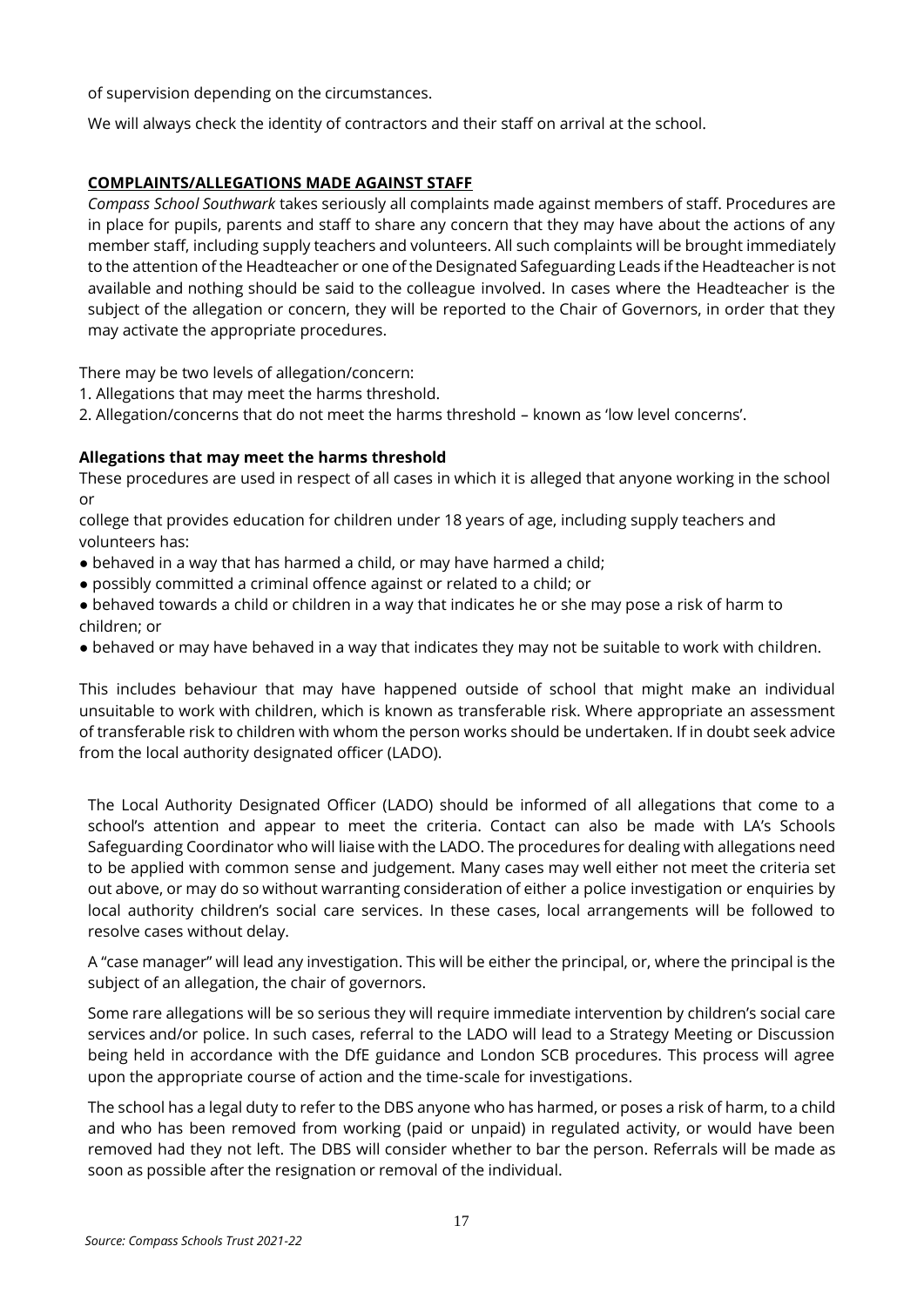## **Concerns that do not meet the harms threshold – known as 'low level concerns'**

The term 'low-level' concern does not mean that it is insignificant. It means that the behaviour towards a child does not meet the threshold set out above. A low-level concern is any concern – no matter how small, and even if no more than causing a sense of unease or a 'nagging doubt' – that an adult working in or on behalf of the school or college may have acted in a way that is inconsistent with the staff code of conduct, including inappropriate conduct outside of work, and does not meet the allegations threshold or is otherwise not considered serious enough to consider a referral to the LADO.

Examples of such behaviour could include, but are not limited to:

- being over friendly with children;
- having favourites;
- taking photographs of children on their mobile phone\*;
- engaging with a child on a one-to-one basis in a secluded area or behind a closed door; or,
- using inappropriate sexualised, intimidating or offensive language.

Such behaviour can exist on a wide spectrum, from the inadvertent or thoughtless, or behaviour that may look to be inappropriate, but might not be in specific circumstances, through to that which is ultimately intended to enable abuse.

It is crucial that any such concerns, including those which do not meet the harm threshold are shared responsibly and with the right person, and recorded and dealt with appropriately. Ensuring they are dealt with effectively should also protect those working in or on behalf of schools and colleges from potential false allegations or misunderstandings.

All 'low-level' concerns will be brought immediately to the attention of the Principal or the Designated Safeguarding Lead if the Principal is not available and nothing should be said to the colleague involved. In cases where the Principal is the subject of the concern, they will be reported to the chair of governors.

The full procedures about dealing with allegations of abuse made against teachers and other staff can be found in Part Four of the DfE guidance "*[Keeping children safe in education](https://www.gov.uk/government/publications/keeping-children-safe-in-education--2)*".

 The Chair of Governors is: Martin Deutz (chairgovs@compass-schools.com) The Vice-chair is: Tristram Jones-Parry (tjonesparry@compass-schools.com)

## **Southwark's LADO is: Eva Simcock 020 7525 0689**

**There is also a duty system and one of the CP Coordinators in Quality Assurance Unit is on duty each day to deal with LADO issues when LADO is unavailable. Duty telephone number for enquiries/referrals is 020 7525 3297**

## **The LA's Strategic Lead Officer for safeguarding in education services is: The Director of Education Nina Dohel 020 7525 3252**

## **The LA's Schools Safeguarding Coordinator is: Apo ÇAĞIRICI 020 7525 2715**

We also note the '*[Safeguarding information for professionals and the community in Southwark](http://safeguarding.southwark.gov.uk/)*' on Southwark Council's website.

\**See staff code of conduct for appropriate use of photography.*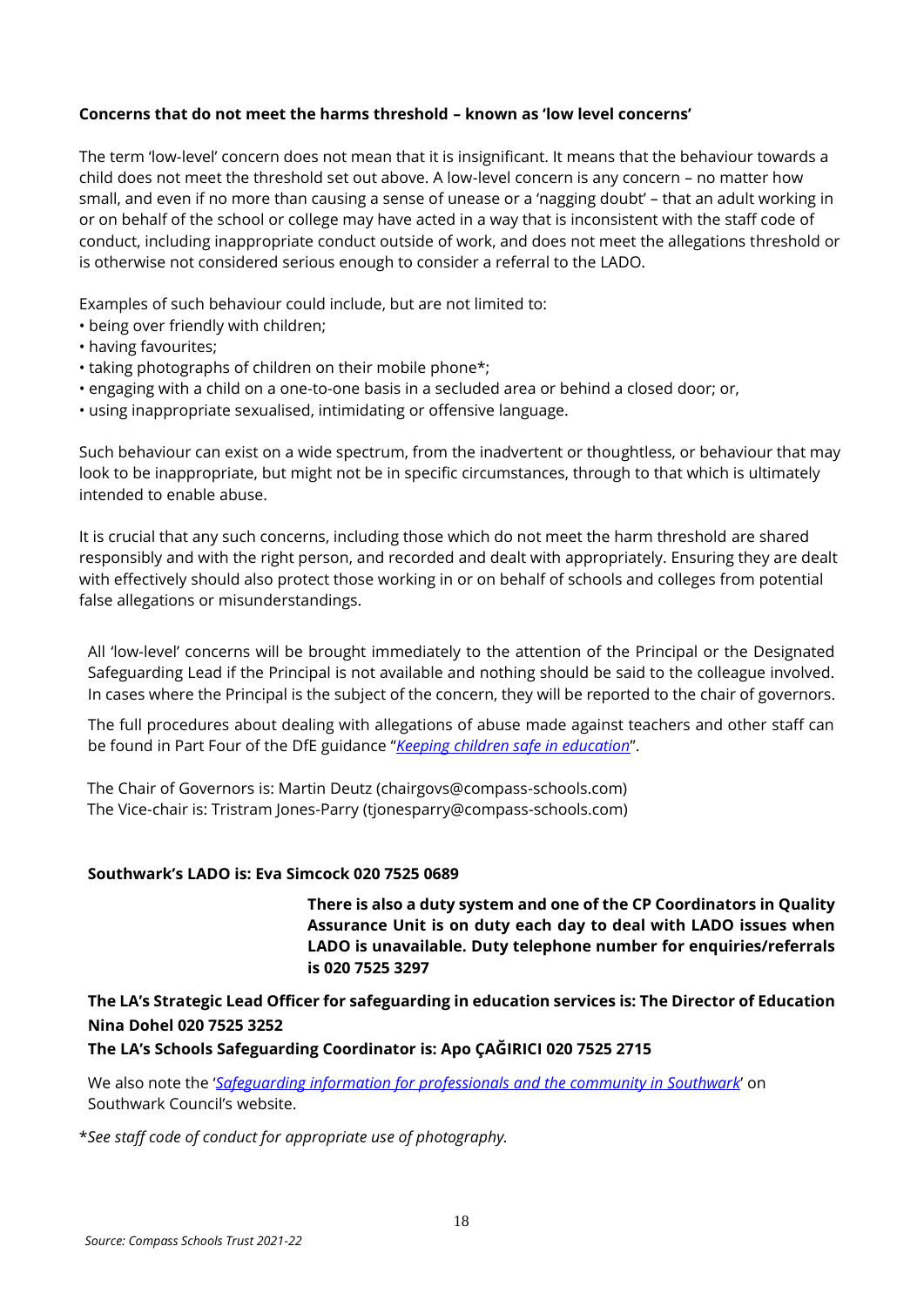### **RECORDS**

Brief and accurate written notes will be kept of all incidents and child protection or child in need concerns relating to individual pupils. These notes are significant especially if the incident or the concern does not lead to a referral to other

agencies. This information may be shared directly with other agencies as appropriate. All contact with parents and external agencies will be logged and these will be kept as CP records. The school will take into account the views and wishes of the child who is the subject of the concern but staff will be alert to the dangers of colluding with dangerous "secrets".

Child protection records are not open to pupils or parents. All CP records are kept securely by the Designated Safeguarding Lead and separately from educational records. They may only be accessed by the Designated Safeguarding Lead, their Deputies and the senior managers of the school.

The content of Child Protection Conference or Review reports prepared by the school will follow the headings recommended by Children's Services and will, wherever possible, be shared with the parents/carers in advance of the meeting.

Child Protection records will be sent to receiving schools separately from the main pupil file and under a confidential cover when pupils leave the school, ensuring secure transit and a confirmation of receipt will be obtained.

In addition to the child protection file, the DSL will also consider if it would be appropriate to share any information with the new school or college in advance of a child leaving. For example, information that would allow the new school or college to continue supporting victims of abuse and have that support in place for when the child arrives.

When we receive child protection records from other schools, we will ensure key staff such as the DSL and SENCO are aware as required.

If a pupil is withdrawn from the school having not reached the normal date of transfer; due to a family move or any other reason, all efforts will be made to identify any new address and the school to which they are being admitted and to ensure that their educational records are sent without delay to the child's new school. If the parent/carer fails to provide this information, an urgent referral will be made to the Family Early Help Service either through the School's Single Point of Contact (SPOC) or the Family EHS Duty Manager in order that they might make further enquiries. If this school receives educational records concerning a child who is not registered with us, the records will be returned promptly to the sending school with a note, advising them to refer to their LA's Children's Services Department. **A child's name will only be removed from the School's Admissions Register in accordance with the** *[Pupil Registration](https://www.gov.uk/government/publications/school-attendance) [Regulations](https://www.gov.uk/government/publications/school-attendance)* **or with the authorisation of a Team Manager in the Family Early Help Service.**

We will inform the Local Authority when we are about to add or delete a pupil's name from the school admission register for any reason in line with Southwark's *[Children Missing Education \(CME\)](https://safeguarding.southwark.gov.uk/assets/files/434/CME-protocol-Feb-17.pdf) Protocol*.

When a pupil ceases to be registered at this school and becomes a registered pupil at another school in England or Wales, we will send a Common Transfer File (CTF) to the new school via DfE's secure internet system called school2school.

We will upload CTFs of pupils who have left but their destination or next school is unknown or the child has moved abroad or transferred to a non-maintained school to a searchable area of the school2school website commonly referred to as the 'Lost Pupil Database'. If a pupil arrives in our school and the previous school is unknown, we will search the database for any record of the child. The school will require documentary proof as to the identity of pupils presented for admission. If there is any doubt as to the identity of a pupil, advice will be sought from the local authority and other statutory agencies, as appropriate. We will maintain accurate and up to date records of those with Parental Responsibility and emergency contacts. We will hold more than one emergency contact number for each pupil or student to make contact with a responsible adult when a child missing education is also identified as a welfare and/or safeguarding concern. Pupils will only be released to the care of those with Parental Responsibility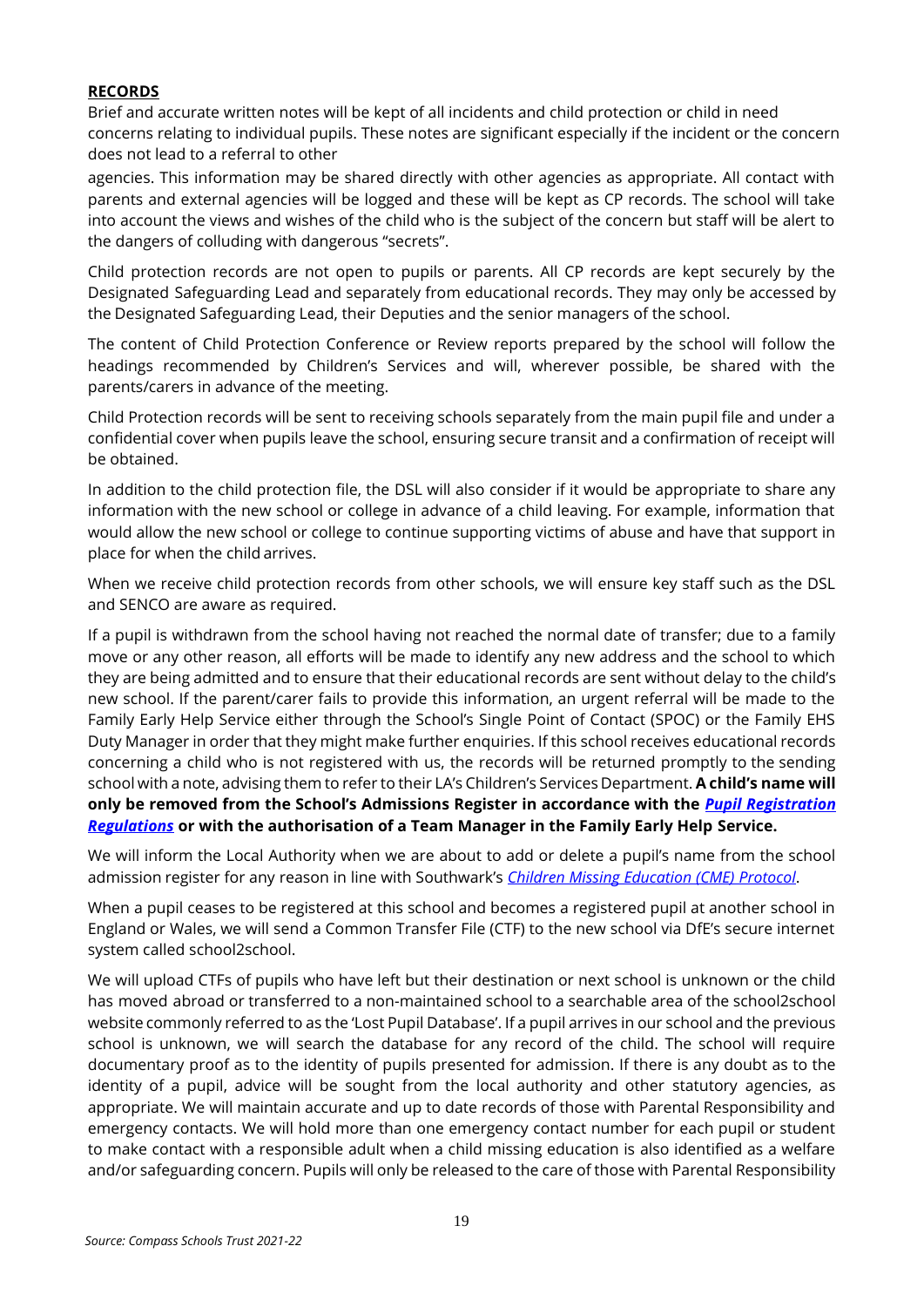or someone acting with their written consent.

We will take actions according to Southwark's *[Protocol for Children who are Uncollected from School](https://southwark.proceduresonline.com/chapters/pr_child_not_collect_school.htm#child_education)* when pupils who ordinarily do not make their own way home are not collected by their parents/carers at the end of the school day or from after school clubs and activities and when any children with Special Educational Needs who are transported from school cannot be dropped-off at their home or meeting point due to the absence of the parent or carer.

#### **SAFETY IN THE SCHOOL**

No internal doors to classrooms will be locked whilst pupils are present in these areas.

Entry to school premises will be controlled by doors that are secured physically or by constant staff supervision or video surveillance. Authorised visitors to the school will be logged into and out of the premises and will be asked to wear their identity badges or be issued with school visitor badges. Unidentified visitors will be challenged by staff or reported to the Headteacher or school office. Carelessness in closing any controlled entrance will be challenged.

The presence of intruders and suspicious strangers seen loitering near the school or approaching pupils, will be reported to the Police by calling 101 or 999, depending on the circumstances and the urgency of the case so that if police stops these individuals they can be spoken to about what they were doing and dealt with accordingly. Brief information about the incident will be sent to LA's Schools Safeguarding Coordinator with a view to alerting other local schools in liaison with the police and through appropriate systems.

Parents, carers or relatives may only take still or video photographic images of pupils in school or on school-organised activities with the prior consent of the school and then only in designated areas. Images taken must be for private use only. Recording and/or photographing other than for private use would require the consent of the other parents whose children may be captured on film. Without this consent the Data Protection legislation would be breached. If parents do not wish their children to be photographed or filmed and express this view in writing, their rights will be respected.

#### **CURRICULUM**

*Compass School Southwark* acknowledges the important role that the curriculum can play in the prevention of abuse and in the preparation of our pupils for the responsibilities of adult life and citizenship. We will ensure that children are taught about safeguarding, including online safety and will consider this as part of providing a broad and balanced curriculum. It is expected that all curriculum coordinators will consider the opportunities that exist in their area of responsibility for promoting the welfare and safety of pupils. As appropriate, the curriculum will be used to build resilience, help pupils to keep safe and to know how to ask for help if their safety is threatened. As part of developing a healthy, safer lifestyle, pupils will be taught, for example:

- to recognise and manage risks in different situations and then decide how to behave responsibly;
- to judge what kinds of physical contact are acceptable and unacceptable;
- to recognise when pressure from others (including people they know) threatens their personal safety and well- being; including knowing when and where to get help;
- to use assertiveness techniques to resist unhelpful pressure;
- emotional literacy.

Where necessary we will work with external agencies to support this work, for example via The Agencies Supporting Southwark Programme (*[ASSP](https://www.southwark.gov.uk/childcare-and-parenting/children-s-social-care/child-protection/agencies-supporting-southwark-programme-assp)*), which is the quality assurance gateway for all organisations and individuals wishing to work with Southwark's children and young people.

All computer equipment and internet access within the School will be subject to appropriate "parental controls" and Internet safety rules in line with our *ICT Acceptable Use Agreement*. We will be careful that "over blocking" does not lead to unreasonable restrictions as to what children can be taught with regard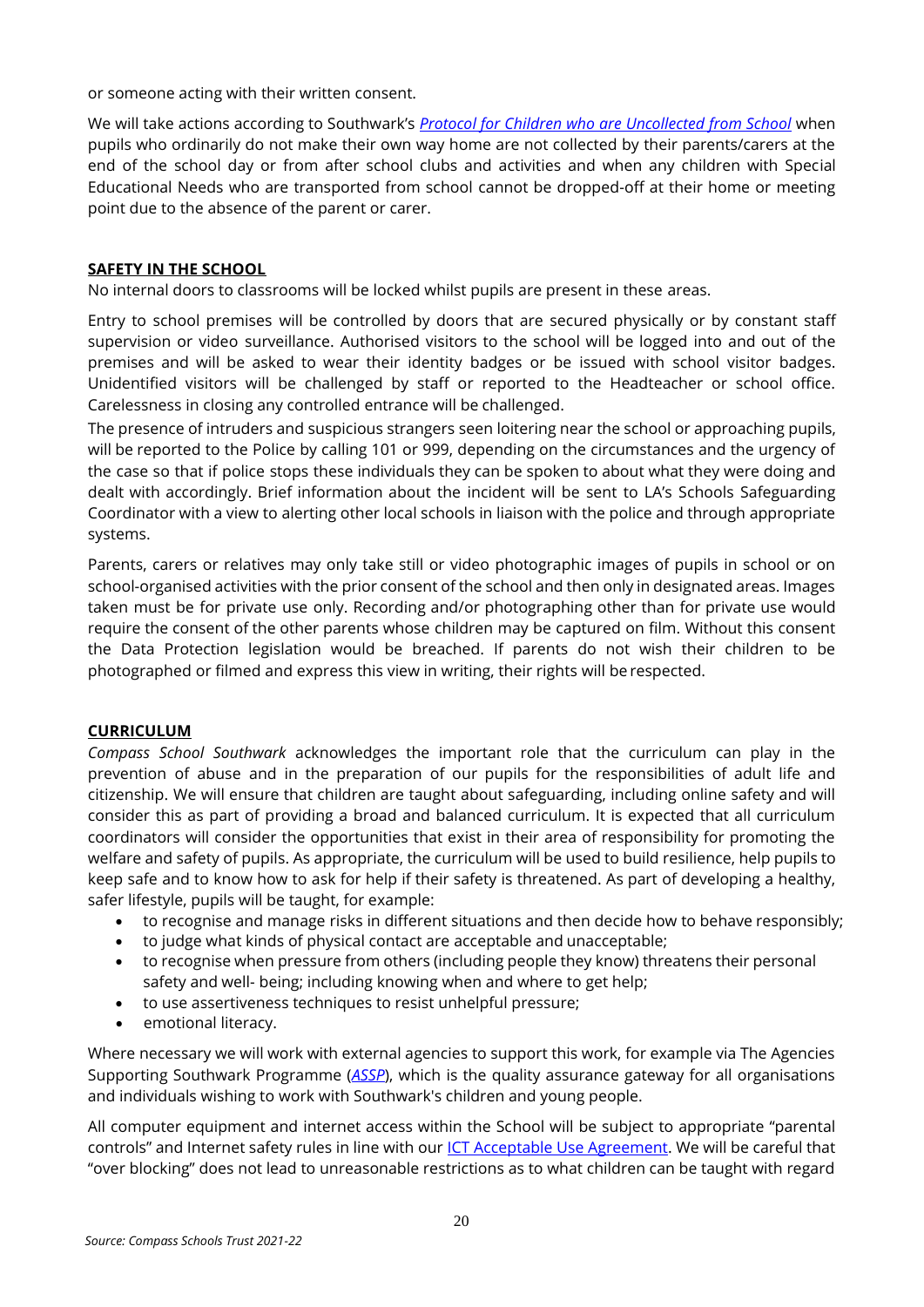to online teaching and safeguarding.

## **HEALTHY SCHOOLS LONDON**

*Compass School Southwark* will work with partners to promote a whole, healthy school approach and achieving the

"Healthy School London" status – including a focus on the curriculum with the aim of:

- Developing a school ethos, culture, spiritual, moral, social and cultural (SMSC) development provision and environment which encourages a healthy lifestyle for all pupils, including the vulnerable;
- Using the full capacity and flexibility of the curriculum to help pupils to be safe and healthy;
- Ensuring that food and drink available across the school day reinforce the healthy lifestyle message;
- Delivering the new mandatory Relationships & Sex Education (RSE) and Health Education (HE) and/or where delivered, through Personal, Social, Health and Economic (PSHE) & Wellbeing Education;
- Providing high quality Physical Education (PE) and sport to promote physical activity;
- Promoting an understanding of the full range of issues and behaviours which impact upon lifelong health and wellbeing, including emotional wellbeing and mental health;
- Working in partnerships with parents/carers, local communities, external agencies and volunteers to support health and wellbeing of all pupils including the most vulnerable and disadvantaged.

## **WORKING IN PARTNERSHIP WITH PARENTS**

It is our policy to work in partnership with parents or carers to secure the best outcomes for our children. We will therefore communicate as clearly as possible about the aims of this school.

- We will use clear statements in our brochures and correspondence.
- We will liaise with agencies in the statutory, voluntary and community sectors and locality teams that are active in supporting families.
- We will be alert to the needs of parents/carers who do not have English as their first language and will utilise the translation services as necessary.
- We will distribute the LA's leaflet for parents, "*[Protecting Children in Education](https://schools.southwark.gov.uk/assets/attach/4636/Protecting-children-in-education-settings-2018.pdf) Settings*".
- We will make available a copy of this policy to any parent who requests it. The policy will also be available

through the school's web site.

• We will keep parents informed as and when appropriate.

## **MONITORING AND EVALUATION**

The governing body will monitor the safeguarding arrangements in the school to ensure that these arrangements are having a positive impact on the safety and welfare of children. This will be evaluated on the basis of evidence of:

- the extent to which a positive culture and ethos is created where safeguarding is an important part of everyday life in the school, backed up by training at every level
- the content, application and effectiveness of safeguarding policies and procedures, and safer recruitment and vetting processes
- the quality of safeguarding practice, including evidence that staff are aware of the signs that children may be at risk of harm either within the setting or in the family or wider community outside the setting
- the timeliness of response to any safeguarding concerns that are raised
- the quality of work to support multi-agency plans around the child.